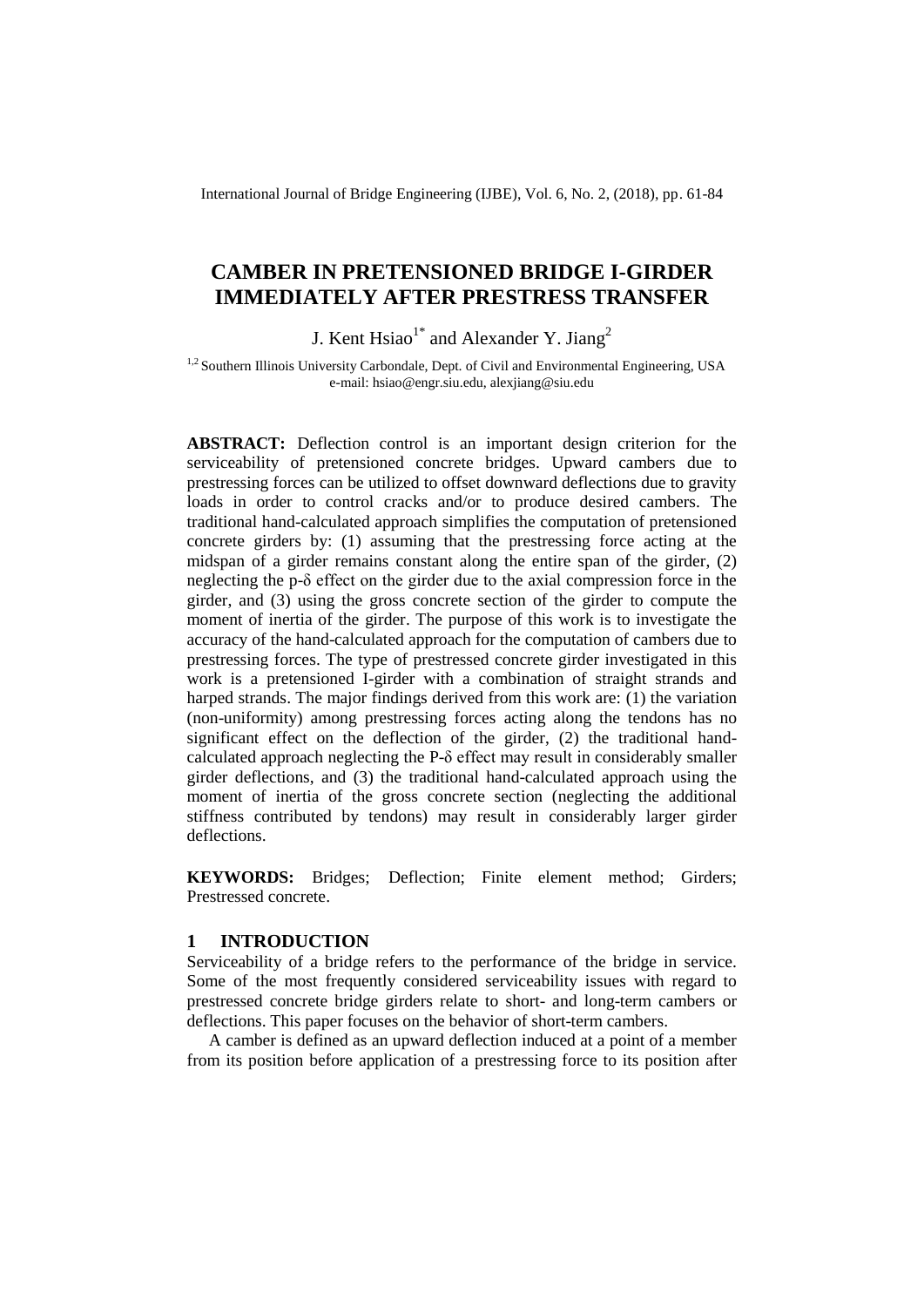application of the prestressing force. In a simply supported prestressed girder, a prestressing force typically produces an upward camber (since the prestressing force is usually applied below the centroid of the section), while the self-weight produces a downward deflection. The final deflection, therefore, depends on the combined effects of the prestressing force and the self-weight. Upward cambers due to prestressing forces can be utilized to offset downward deflections due to gravity loads in order to control cracks and/or to produce desired cambers. Typically, the downward deflection due to the self-weight of a prestressed bridge girder cannot be controlled, while the camber of the girder due to a prestressing force can easily be adjusted by changing the profile of the tendon or the magnitude of the prestressing force.

## **2 CAMBER COMPUTATION USING THE HAND-CALCULATED EQUIVALENT LOAD METHOD**

A pretensioned element is a prestressed element in which the tendons are tensioned prior to casting the concrete. As shown in *Fig. 1,* the combination of two typical tendon profiles, straight strands and harped strands, are commonly used for the construction of precast, pretensioned bridge I-girders [1,2,3].



*Figure 1.* Longitudinal strand profile of a precast, pretensioned bridge I-girder

The equivalent load method treats the concrete girder as an elastic member loaded by the prestressed tendon reactions. According to this method, the tendon can be removed and the forces it exerts on the girder are treated as loads. The equivalent loads for straight tendons and harped tendons are shown in *Figs. 2(b)* and *3(b),* respectively [4, 5], while *Fig. 4* shows the deflections at the midspan of a simply supported beam due to various loading conditions [6]. Camber computation can be performed using the equivalent loads induced by the strand profiles shown in *Figs.*  $2 \& 3$  and the deflection computation formulas shown in *Fig. 4*.

Referring to *Figs. 2(b)* and *4(a)*, the midspan camber due to the prestressing force for the simply supported beams shown in *Fig. 2(a)* can be computed using Eq. (1):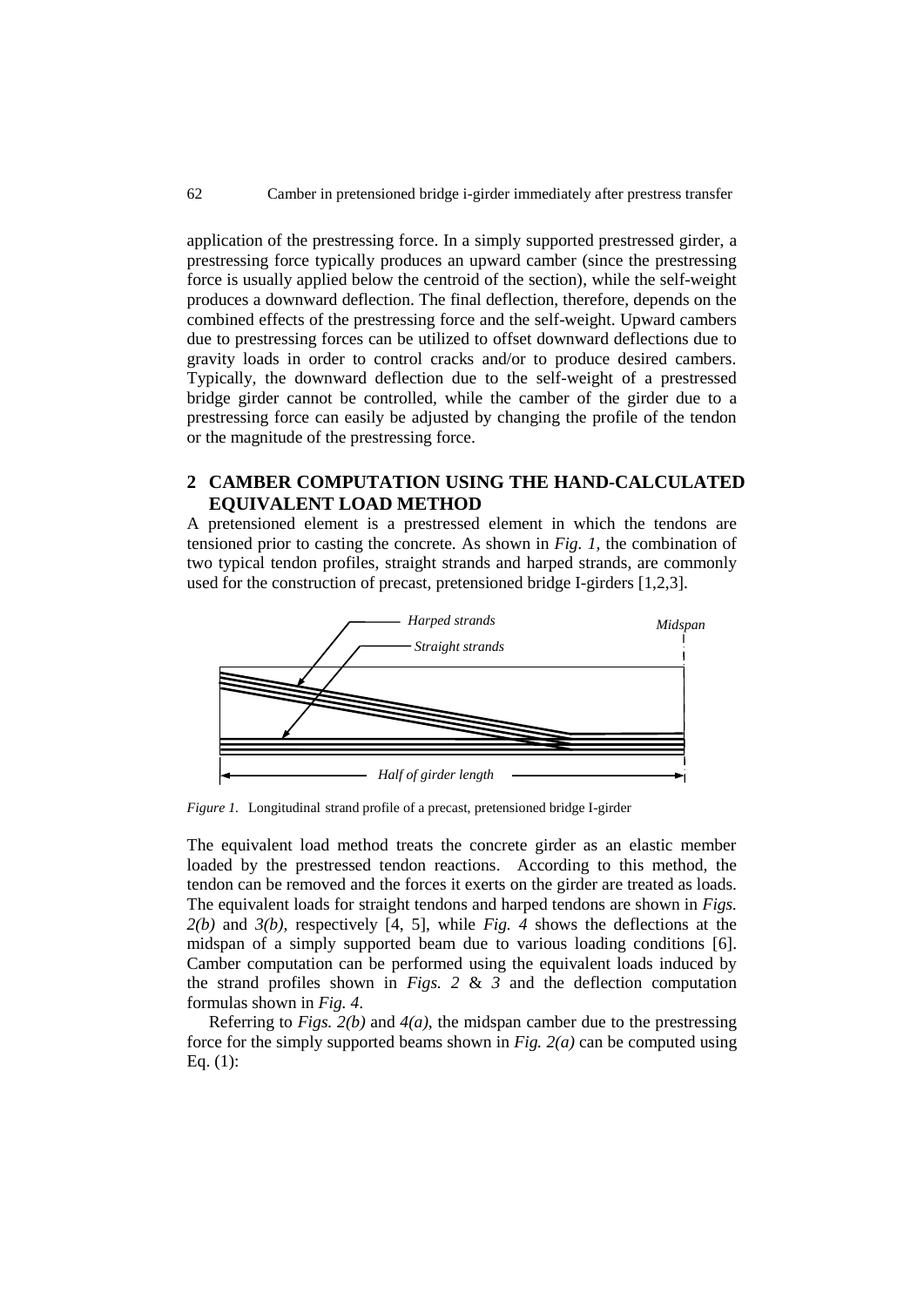$$
\Delta = \frac{L^2}{8EI} (P_s \cdot e) \tag{1}
$$

where:  $\Delta$  is the midspan camber,

- L is the span length,
- $P_s$  is the prestressing force,
- e is the eccentricity between the center of gravity of the tendon area and the center of gravity of the concrete section,
- E is the modulus of elasticity of concrete, and
- I is the moment of inertia of the section resisting externally applied loads.

Also, referring to *Figs. 3(b), 4(a),* and *4(b)*, the midspan camber due to the prestressing force for the simply supported beams shown in *Fig. 3(a)* can be computed using Eq. (2):

$$
\Delta = \frac{P_s(e_1)}{24EI} (3L^2 - 4a^2) + \frac{L^2}{8EI} (P_s \cdot e_2)
$$
 (2)

where:  $e_1$  is the sag at the mid-span of the depressed tendon, and

 $e_2$  is the vertical distance between c.g.s. (center of gravity of prestressed steel) and c.g.c. (center of gravity of concrete section) at the end section.

Note that the following assumptions have been made for the development of the Eqs. (1) & (2):

- a) The prestressed concrete is a homogeneous elastic body which closely obeys the ordinary laws of flexure and shear.
- b) Deflections due to shear deformation are small and therefore may be disregarded.
- c) The uncracked concrete cross-sectional area is used to compute the moment of inertia. Therefore, if the computed tensile stress in concrete immediately after prestress transfer exceeds  $6\sqrt{f'_{ci}}$  (where  $f'_{ci}$  is the compressive strength of concrete at time of initial prestress) at the ends of simply supported members, or  $3\sqrt{f'_\text{ci}}$  at other locations, additional bonded reinforcement shall be provided in the tensile zone to resist the total tensile force in concrete computed with the assumption of an uncracked section [7].
- d) The magnitude of the prestressing force acting on the girder remains unchanged throughout the entire span of the girder.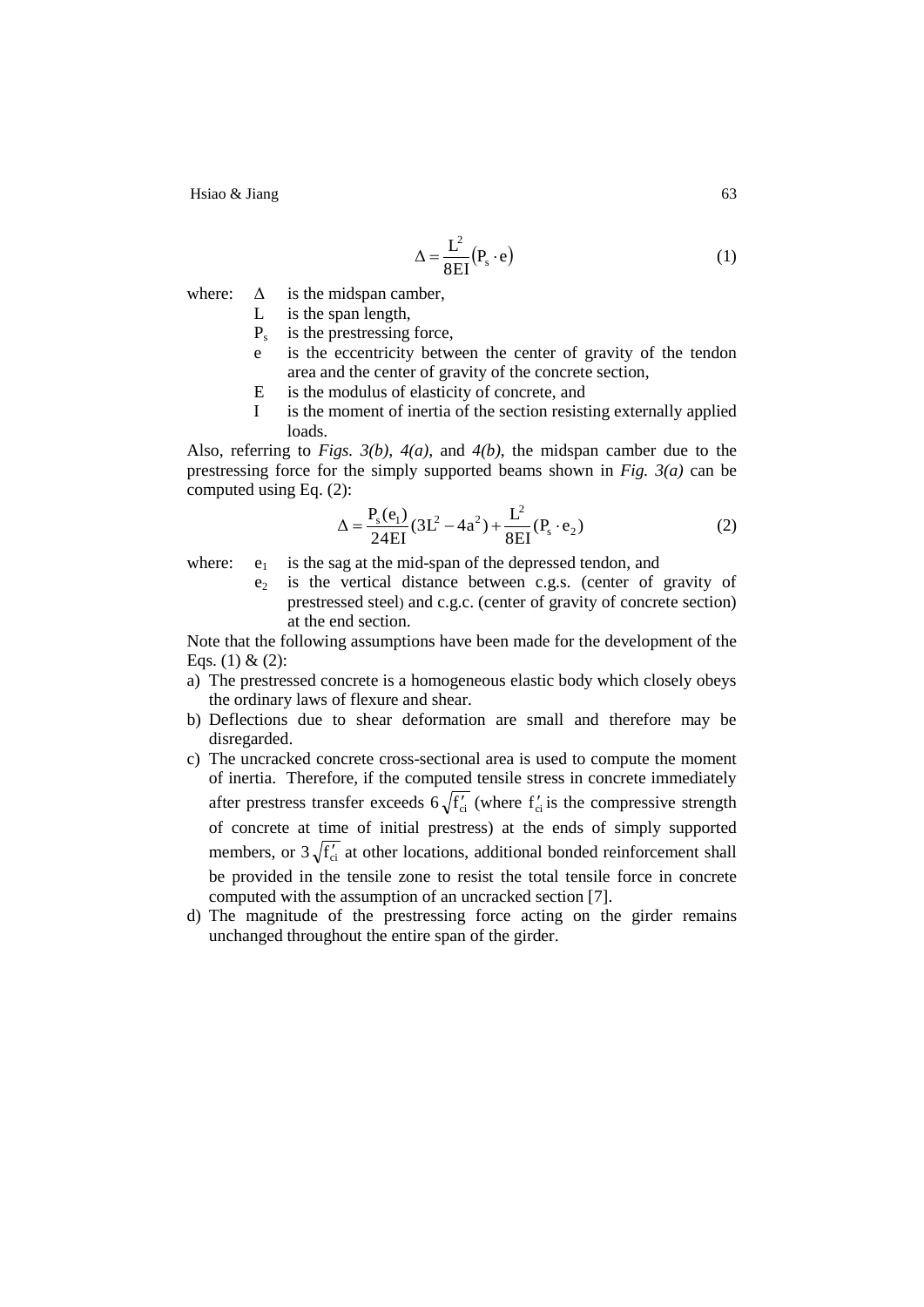

*Figure 2.* Equivalent loads for straight tendons



*Figure 3.* Equivalent loads for harped tendons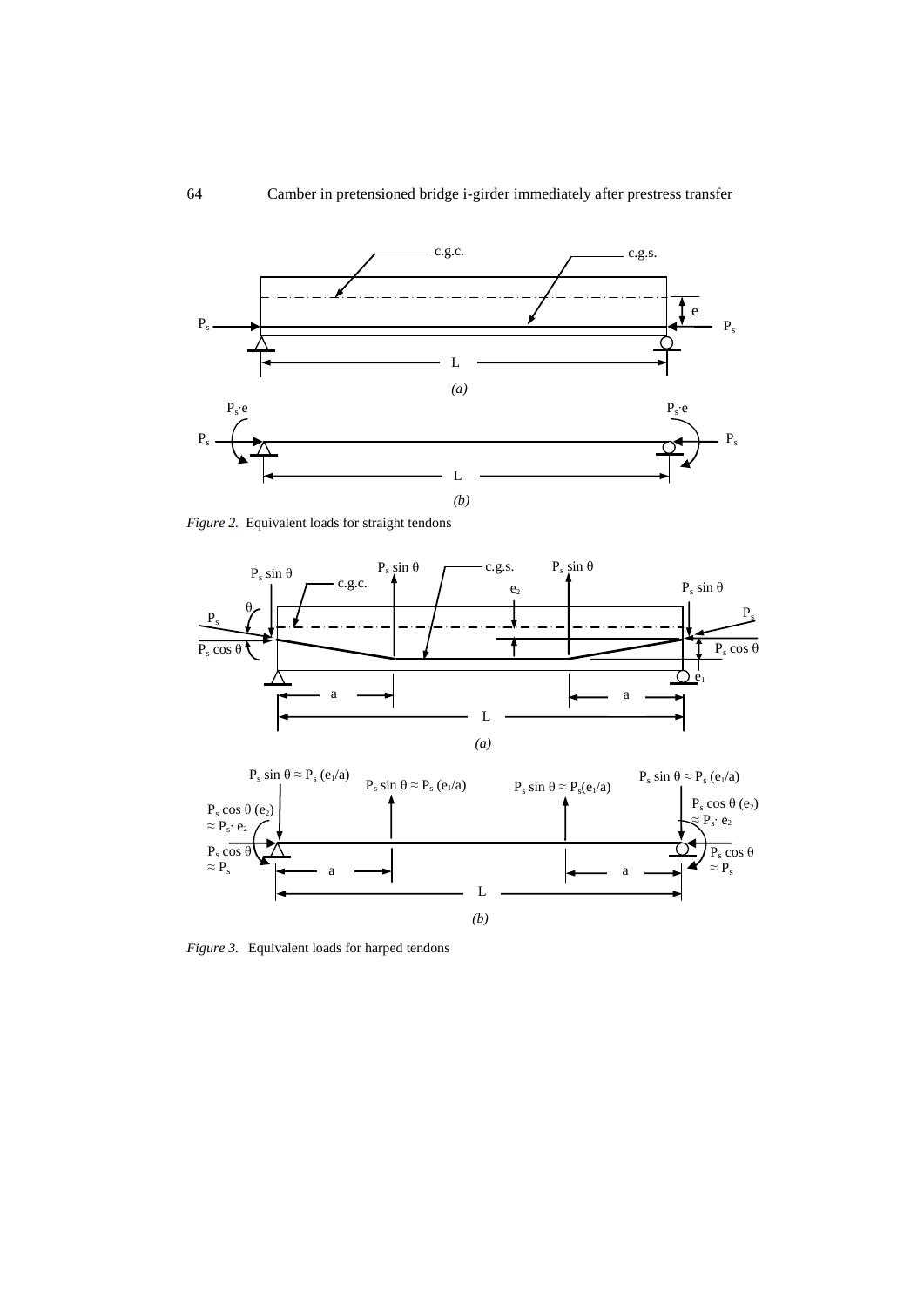

*Figure 4.* Beam deflections at midspan due to various loading conditions

## **3 LOSS OF PRESTRESS DUE TO THE ELASTIC SHORTENING IN PRETENSIONED GIRDERS**

Immediately after the prestressing force is transferred to a pretensioned concrete girder, the girder shortens and the prestressed tendons shorten with it, resulting in the loss of prestress in the tendons.

Prestress loss due to the elastic shortening in pretensioned girders can be computed using Eq. (3):

$$
\Delta f_{\text{pES}} = \frac{E_{\text{p}}}{E_{\text{ci}}} f_{\text{cgp}} \tag{3}
$$

where:  $E_p$  is the modulus of elasticity of prestressed steel,

- $\vec{E}_{ci}$  is the modulus of elasticity of concrete at time of initial prestress, and
- fcgp is the stress in concrete at the center of gravity of prestressed steel immediately after the prestressing force has been applied to the concrete, that is: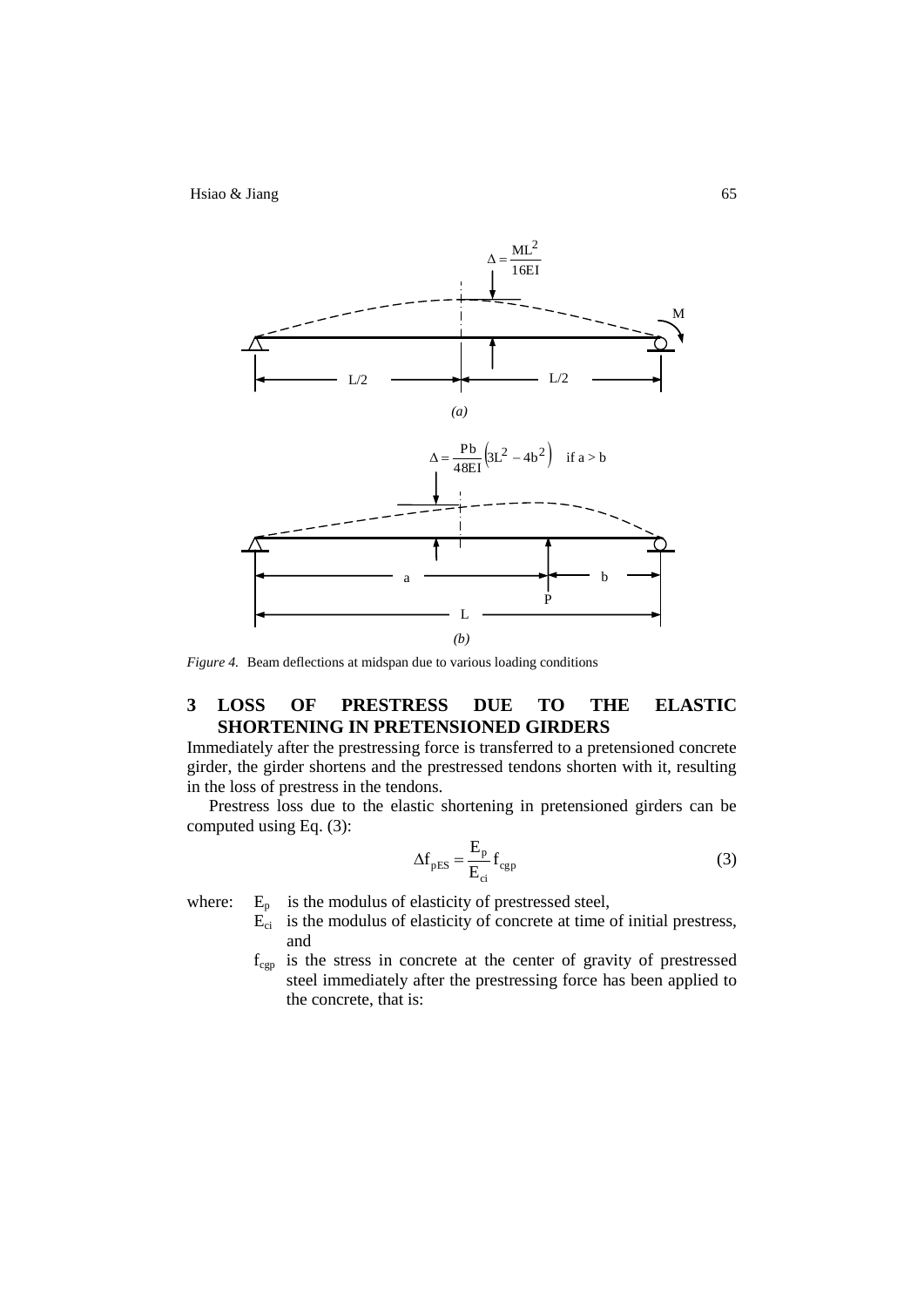$$
f_{\rm cgp} = -\frac{P_i}{A_g} - \frac{(P_i e_m) e_m}{I_g} + \frac{M_g e_m}{I_g} \tag{4}
$$

- where:  $A_{g}$  is the gross area of the girder section,  $e<sub>m</sub>$  is the average prestressed steel eccentricity at the midspan of the girder,
	- $I<sub>g</sub>$  is the moment of inertia of the gross concrete section,
	- $M_g$  is the moment at the midspan due to the self-weight of the girder, and
	- Pi is the prestressing force in tendons immediately after prestress loss due to the elastic shortening of concrete, that is:

$$
P_i = A_{ps}(f_{\text{pbt}} - \Delta f_{\text{pES}})
$$
 (5)

where:  $A_{\text{ps}}$  is the area of prestressed steel, and

 $f<sub>pht</sub>$  is the stress in prestressed steel immediately prior to prestress transfer.

The prestressing force in tendons immediately after prestress loss due to the elastic shortening of concrete may be assumed to be 90 percent of the initial prestressing force before prestress transfer and the analysis iterated until an acceptable accuracy is achieved. Alternatively, to avoid iteration,  $\Delta f_{pES}$  can be computed using Eq. (6) [8]:

$$
\Delta f_{\text{pES}} = \frac{A_{\text{ps}} f_{\text{pbt}} (I_{g} + e_{\text{m}}^{2} A_{g}) - e_{\text{m}} M_{g} A_{g}}{A_{\text{ps}} (I_{g} + e_{\text{m}}^{2} A_{g}) + \frac{A_{g} I_{g} E_{ci}}{E_{p}}}
$$
(6)

#### **4 PRESTRESSING FORCE SIMULATION**

The theory of "thermal effects on steel" is utilized in this paper to simulate prestressing forces in tendons. The change in unit stress in prestressed steel due to the change in temperature of the steel can be computed using Eq. (7) [9]:

Change in unit stress = 
$$
E_p \varepsilon(\Delta t)
$$
 (7)

where:  $E_p$  is the modulus of elasticity of prestressed steel,

- ε is the thermal expansion coefficient of prestressed steel, and
- Δt is the change in temperature of prestressed steel.

The computed stresses in Eq. (7) in turn can be utilized to simulate the prestressing force in prestressed steel using Eq. (8):

Simulated prestressing force = 
$$
A_{ps}E_p\epsilon(\Delta t)
$$
 (8)

where:  $A_{ps}$  is the area of prestressed steel.

Since the change in unit stress in prestressed steel is the product of " $\varepsilon$ " and "Δt ," any expected prestressing force can be simulated by using a random value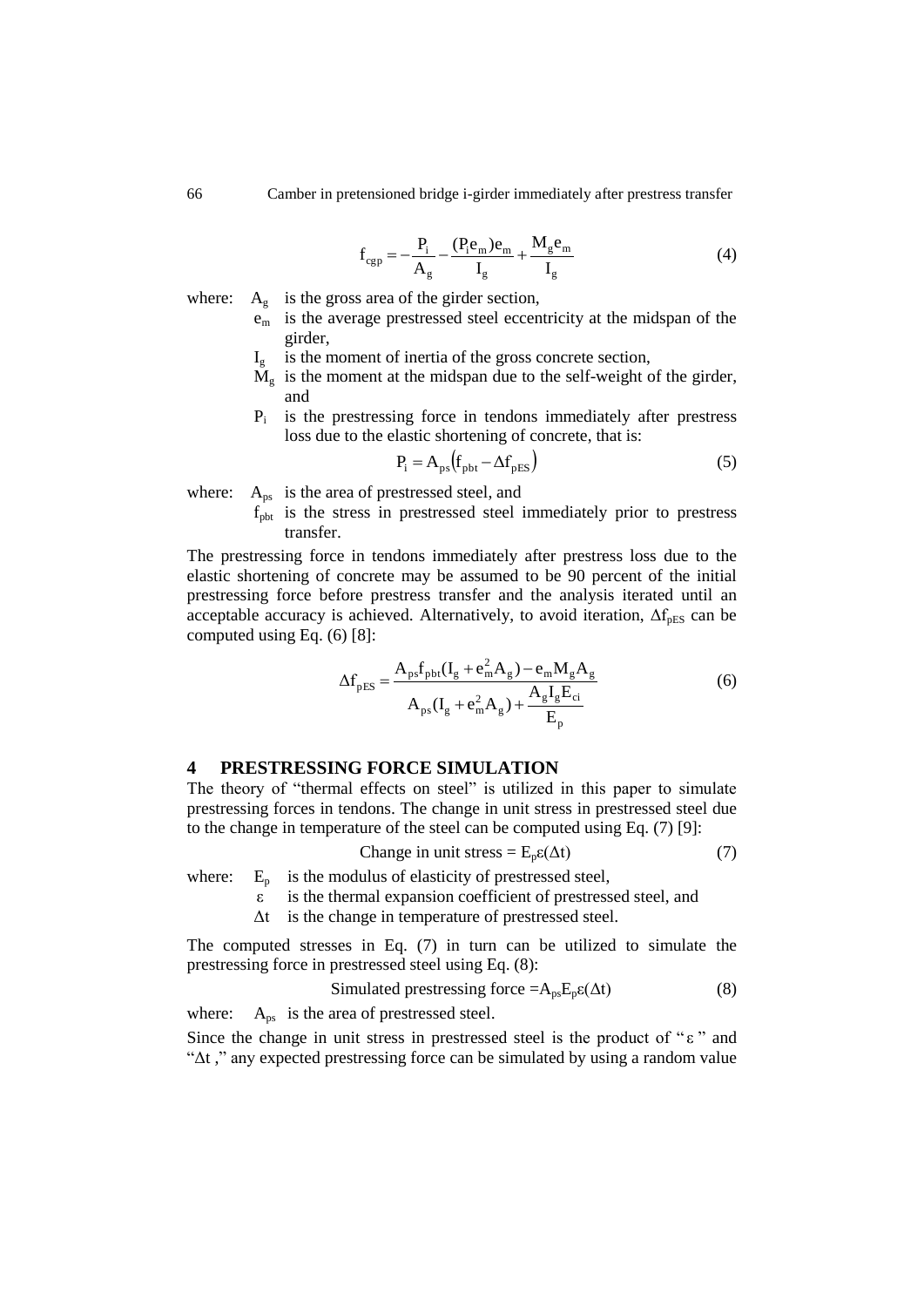of "ε" multiplied by a corresponding " $Δt$ " value.

## **5 CAMBER COMPUTATION EXAMPLE**

The example demonstrated below is for the computation of the camber for a pretensioned concrete girder due to prestressing forces immediately after prestress transfer.

A concrete girder with a 96-ft simple span, as shown in *Fig. 5,* is pretensioned using 40-0.5 in. diameter low-relaxation strands ( $A_{ps} = 40 \times 0.153$ )  $\sin^2$  = 6.12 in.<sup>2</sup>) with a modulus of elasticity (E<sub>p</sub>) of 28,500 ksi. Compute the camber at midspan due to a prestressing force immediately after prestress transfer assuming that: (1)  $f_{pu}$  (specified tensile strength of prestressed steel) = 270 ksi, (2)  $f<sub>pbt</sub>$  (the stress in prestressed steel immediately prior to prestress transfer) =  $0.75f_{\text{pu}}$ , and (3) E<sub>ci</sub> (the modulus of elasticity of concrete at time of initial prestress)  $=$  4458 ksi.

#### **5.1 Compute the moment of inertia of the gross concrete section**

Computation of the moment of inertia about the centroidal axis of the uncracked gross concrete section of the girder shown in *Fig. 6* is shown in Table 1.

| segment          | area $(in.^2)$ | $Y$ (in.) <sup>a</sup> | Ay $(in.^3)$ | $Ay^2$ (in. <sup>4</sup> ) | $I_0$ (in. <sup>4</sup> ) <sup>b</sup> |
|------------------|----------------|------------------------|--------------|----------------------------|----------------------------------------|
| $\left(1\right)$ | 112            | 1.75                   | 196          | 343                        | 114                                    |
| (2)              | 55             | 2.75                   | 151.25       | 416                        | 139                                    |
| (3)              | 32             | 4.167                  | 133.33       | 556                        |                                        |
| (4)              | 4              | 6.167                  | 24.67        | 152                        |                                        |
| (5)              | 291            | 29.75                  | 8,657.25     | 257,553                    | 57,042                                 |
| (6)              | 45             | 46.5                   | 2,092.5      | 97,301                     | 51                                     |
| (7)              | 120            | 51                     | 6,120        | 312,120                    | 360                                    |
| Σ                | 659            |                        | 17,375       | 668,441                    | 57,714                                 |

*Table 1.* Computation of the moment of inertia of the gross concrete section

 $a<sup>a</sup>y$  = the distance from the centroid of a segment to the top fiber of the gross concrete section.

 ${}^{b}I_{o}$  = the moment of inertia of a segment about its centroidal axis.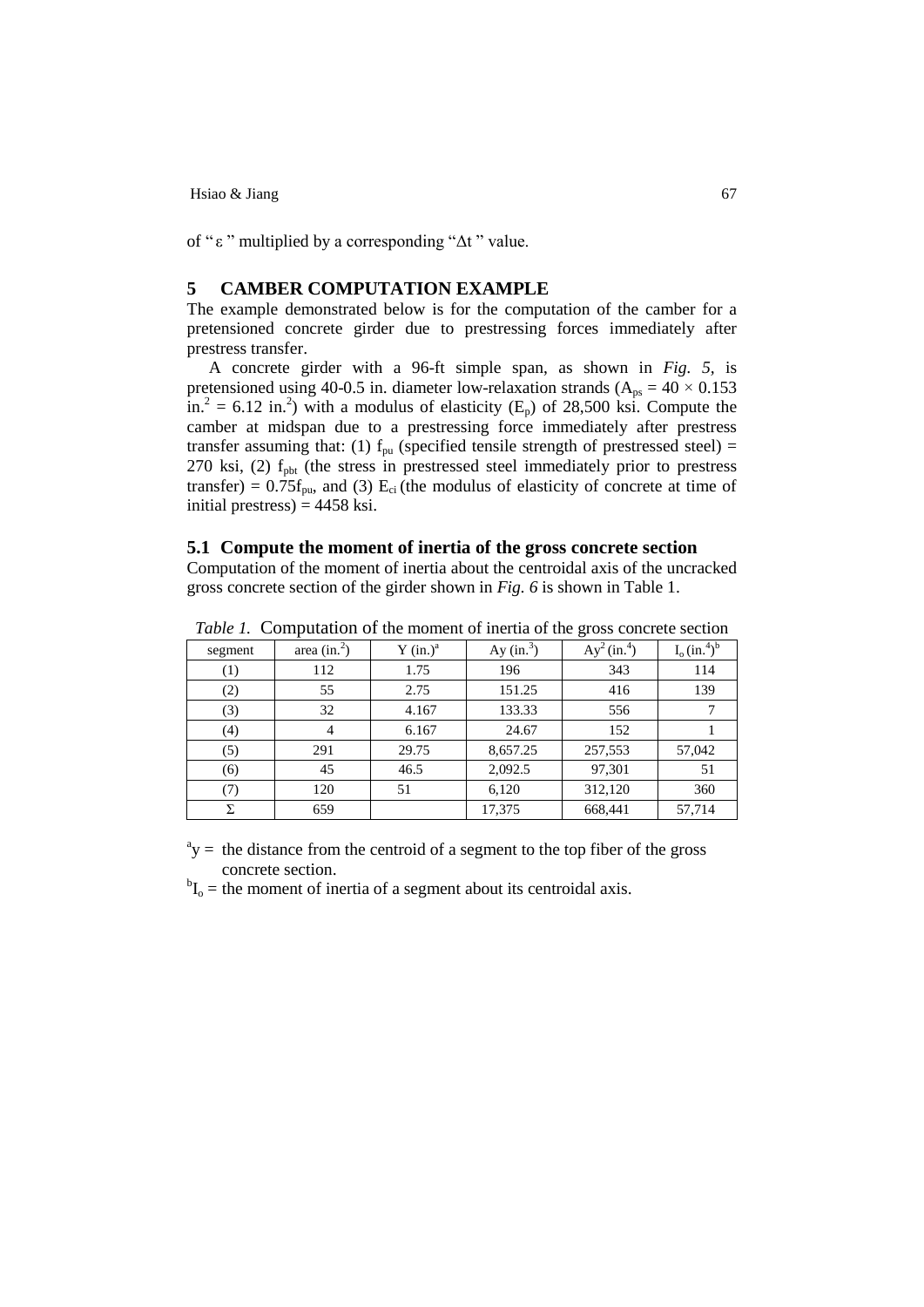

*Cross section at harp points and midspan*



*Figure 5.* The elevation and cross sections of the Pretensioned concrete girder example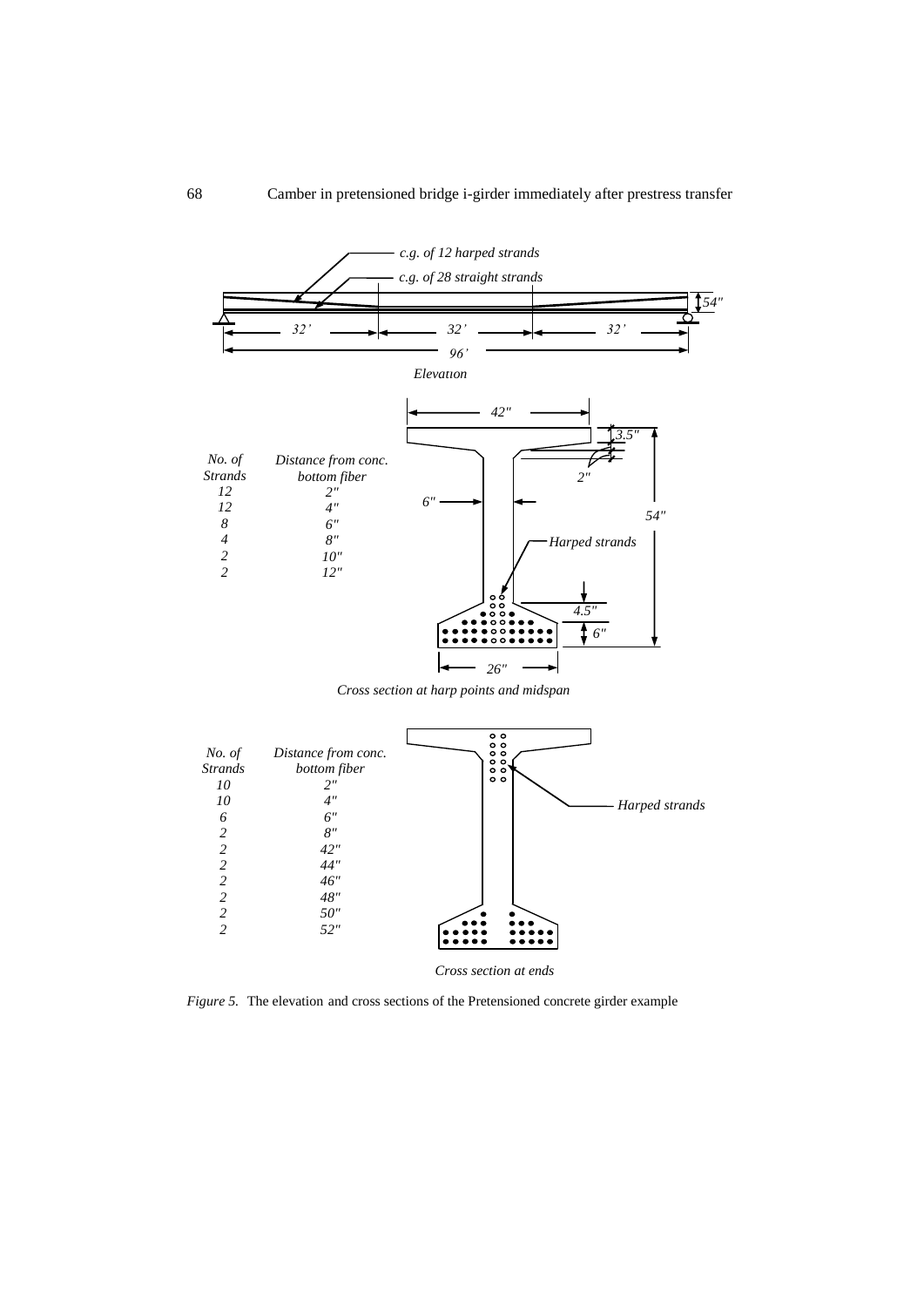

*Figure 6.* Gross section of the I-girder for the camber computation example

From Table 1, the distance from the centroidal axis of the gross section to the extreme top fiber of the section can be computed to be:

$$
\overline{y} = \frac{\Sigma Ay}{\Sigma A} = \frac{17,375}{659} = 26.3657
$$
 in.

The location of the centroidal axis of the gross section of the girder is shown in *Fig. 6*. Furthermore, the moment of inertia of the gross section about the centroidal axis of the section can be computed to be:

$$
I = \sum I_o + \sum Ay^2 - \sum A(\bar{y})^2
$$
  
= 57,714+668,441-659(26.3657)<sup>2</sup>  
= 268,051 in.<sup>4</sup>

**5.2 Locate the center of gravity of the prestressing steel in the girder**  Referring to Fig. 5, the distance between the centroid of the 28 straight strands and the extreme bottom fiber of the girder at all locations is:

$$
\frac{10(2'') + 10(4'') + 6(6'') + 2(8'')}{10 + 10 + 6 + 2} = 4 \text{ in.}
$$

The distance between the centroid of the 12 harped strands and the extreme bottom fiber of the girder at the girder ends is:

$$
\frac{2(42'' + 44'' + 46'' + 48'' + 50'' + 52'')}{2(6)} = 47 \text{ in.}
$$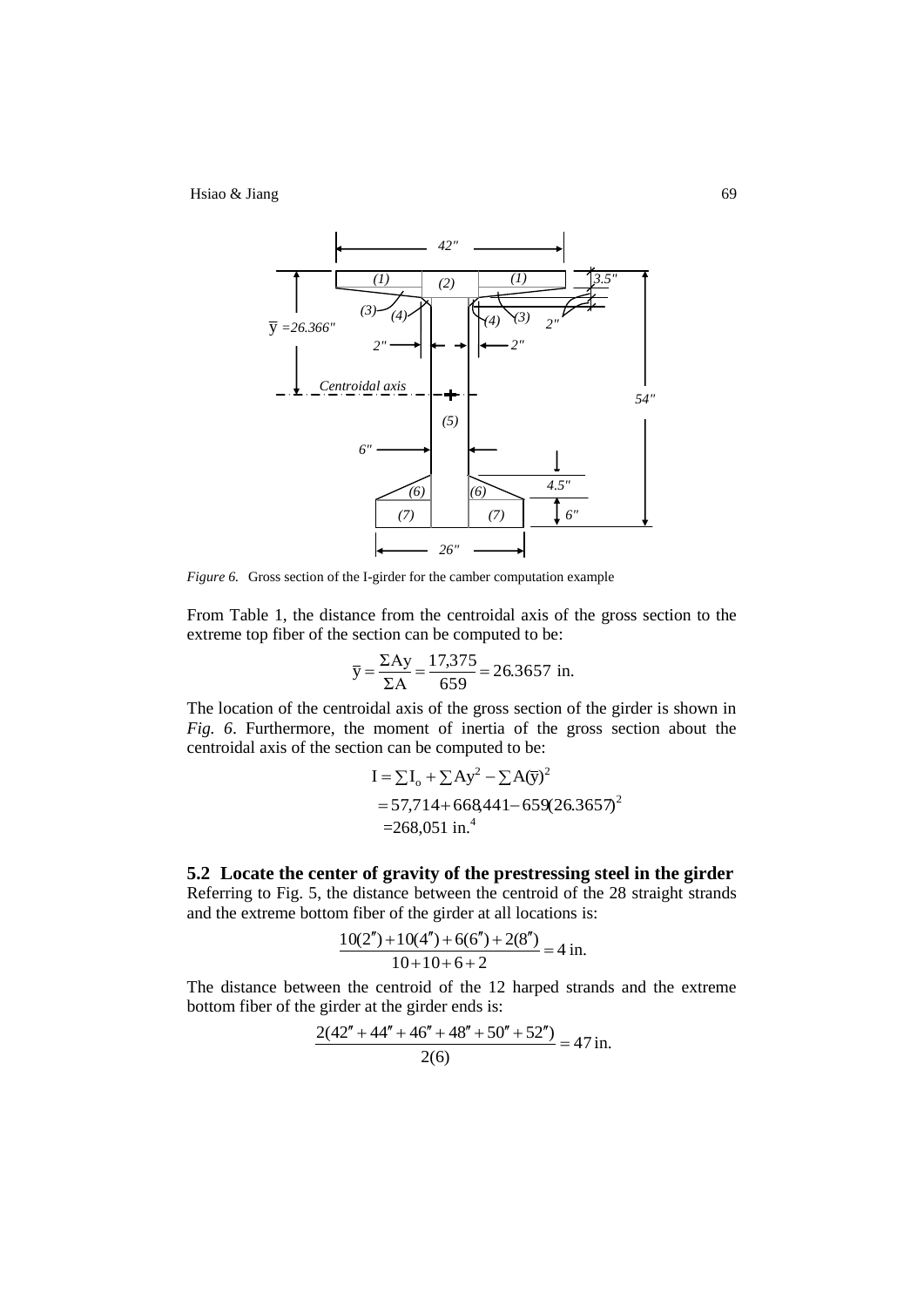The distance between the centroid of the 12 harped strands and the extreme bottom fiber of the girder at the harp points and the midspan is:

$$
\frac{2(2'' + 4'' + 6'' + 8'' + 10'' + 12'')}{2(6)} = 7 \text{ in.}
$$

The longitudinal strand profile and the locations of the centroids of the harped and straight strands at the ends, the harp points, and the midspan of the girder are shown in *Fig. 7*.



*Longitudinal strand profile*



*Figure 7.* Longitudinal strand profile and locations of centroids of straight and harped strands

Also, referring to *Fig. 5*, the distance between the centroid of the 40 combined straight and harped strands and the extreme bottom fiber of the girder at the harp points and the midspan is:

$$
\frac{12(2'') + 12(4'') + 8(6'') + 4(8'') + 2(10'') + 2(12'')}{12 + 12 + 8 + 4 + 2 + 2} = 4.9 \text{ in.}
$$

The distance between the centroid of the 40 combined straight and harped strands and the extreme bottom fiber of the girder at the girder end is: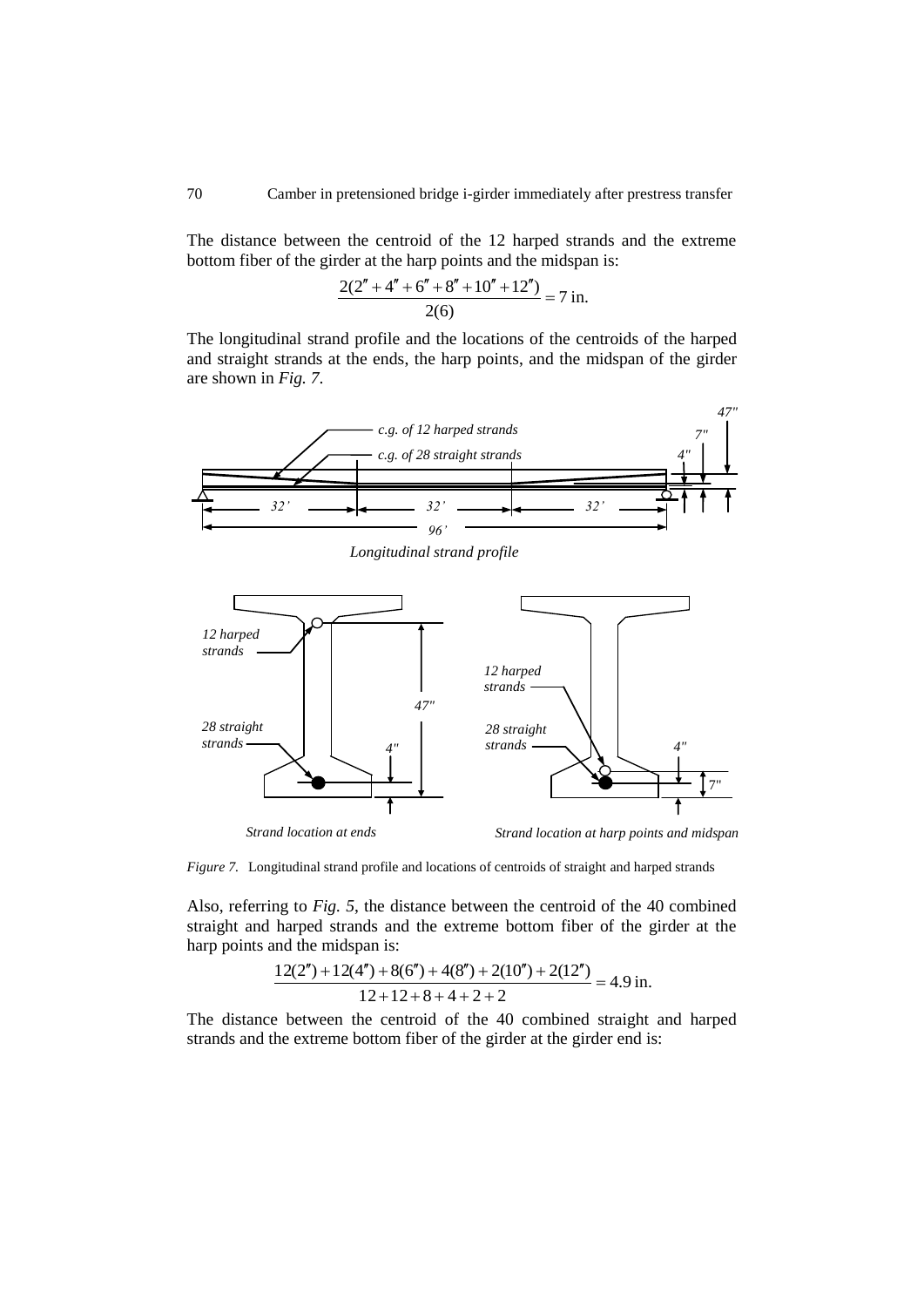$$
\text{X Jiang}
$$
\n
$$
\frac{10(2'') + 10(4'') + 6(6'') + 2(8'' + 42'' + 44'' + 46'' + 48'' + 50'' + 52'')}{40} = 16.9 \text{ in.}
$$

The longitudinal strand profile and the locations of the centroid of the combined straight and harped strands at the ends, the harp points, and the midspan are shown in *Fig. 8.*



*Figure 8.* Longitudinal strand profile and locations of the centroid of combined straight and harped strands

**5.3 Compute prestress loss due to the elastic shortening of the girder** For the first iteration, assuming that the prestressing force in tendons immediately after prestress loss due to the elastic shortening of concrete is 90

percent of the initial prestressing force before prestress transfer, that is:  
\n
$$
f_{\text{pbt}} - \Delta f_{\text{pES}} = 0.9f_{\text{pbt}} = 0.9(0.75)f_{\text{u}} = 0.9(0.75)\mathcal{Q}70\text{ksi} = 182.25 \text{ksi}
$$

From Eq. (5), one has:

$$
P_i = A_{ps}(f_{pbt} - \Delta f_{pES}) = (6.12 \text{ in.}^2)(182.25 \text{ ksi}) = 1115.37 \text{ kips}
$$

Since  $A_g = 659$  ft<sup>2</sup> (referring to Table 1) and L = 96 ft, the moment at the midspan due to the weight of the girder (the weight of the girder is estimated to be 0.15 kips/ft<sup>3</sup>) at the time of prestressing can be computed to be: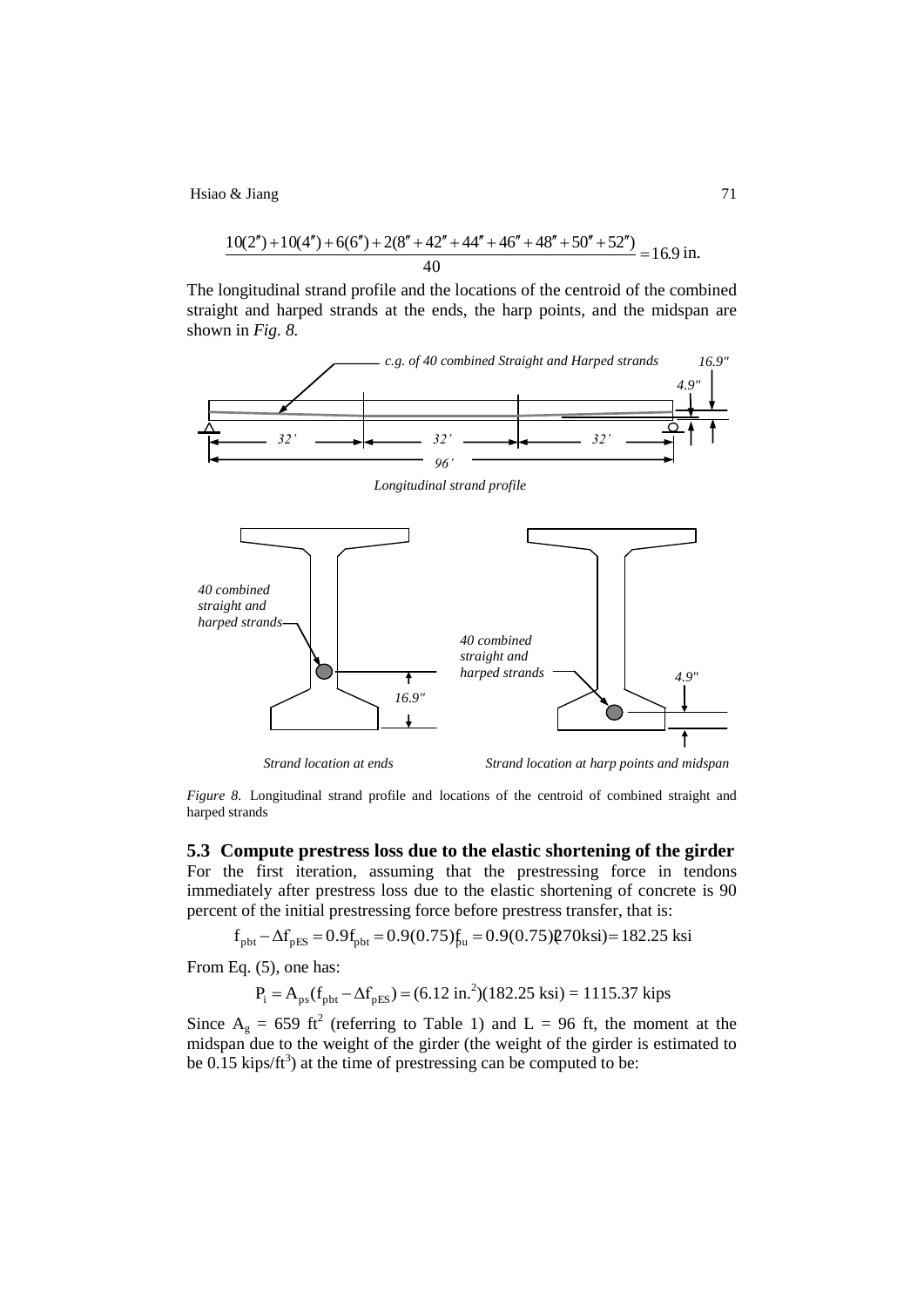$$
M_g = \frac{wL^2}{8} = \frac{(0.15 \text{ kipsft}^3)(659/144 \text{ ft}^2)(96 \text{ ft})^2(12 \text{ in.}/\text{ft})}{8} = 9489.6 \text{ kip-in.}
$$

Note that, in the above equation, "w" is the self-weight per unit length of the girder. Also, referring to *Fig. 6*, the distance between the centroid of the gross concrete section and the bottom fiber of the girder can be computed to be:

 $Y_b = 54$  in.  $-\bar{y} = 54$  in.  $- 26.366$  in.  $= 27.634$  in.

Furthermore, referring to *Fig.* 8, the average prestressed steel eccentricity at the midspan thus can be computed to be:

$$
e_m = 27.634
$$
 in.  $-4.9$  in.  $= 22.734$  in.

From Eq. (4), one has:

$$
f_{cgp} = -\frac{P_i}{A_g} - \frac{(P_i e_m)e_m}{I_g} + \frac{M_g e_m}{I_g}
$$
  
=  $-\frac{1115.37}{659} - \frac{(1115.37)(22.734)^2}{268.051} + \frac{9489.6(22.734)}{268.051}$   
= (-)3.038ksi

From Eq. (3), one has:

$$
\Delta f_{\text{pES}} = \frac{E_{\text{p}}}{E_{\text{ci}}} f_{\text{cgp}} = \frac{28,500}{4458} (3.038) = 19.42 \text{ ksi}
$$

For the second iteration, one has:

 $P_i = A_{ps}(f_{pbt} - \Delta f_{pES}) = (6.12 \text{ in.}^2)[0.75(270 \text{ ks}) - 19.42 \text{ ks}] = 1120.45 \text{ kips}$ 

From Eq. (4), one has:  
\n
$$
f_{cgp} = -\frac{112045}{659} - \frac{(112045)(22.734)^2}{268051} + \frac{9489.6(22.734)}{268051} = (-)3.056
$$
ksi

From Eq. (3), one has:

$$
\Delta f_{\text{pES}} = \frac{E_{\text{p}}}{E_{\text{ci}}} f_{\text{cgp}} = \frac{28,500}{4458} (3.056) = 19.54 \text{ ksi}
$$

For the third iteration, one has:

$$
P_i = A_{ps}(f_{\text{pbt}} - \Delta f_{\text{pES}}) = (6.12 \text{ in.}^2)[0.75(270 \text{ ks}) - 19.54 \text{ ks}] = 1119.72 \text{ kips}
$$
  
from Eq. (4), one has:

From Eq. 
$$
(4)
$$
, one has:

Eq. (4), one has:  
\n
$$
f_{cgp} = -\frac{112045}{659} - \frac{(111972)(22.734)^2}{268051} + \frac{94896(22.734)}{268051} = (-)3.054
$$
ksi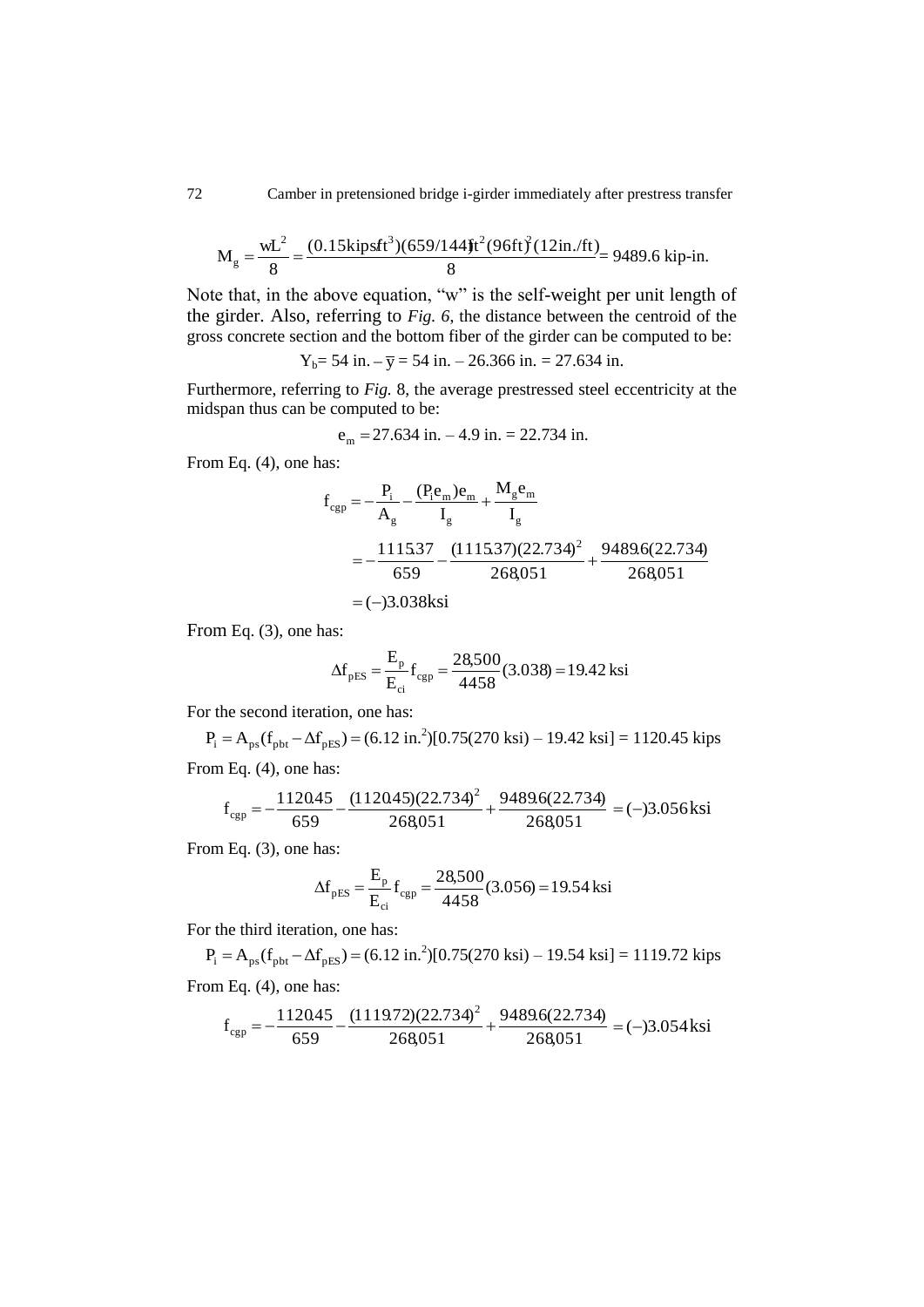From Eq. (3), one has:

$$
\Delta f_{\rm pES} = \frac{E_{\rm p}}{E_{\rm ci}} f_{\rm cgp} = \frac{28,500}{4458} (3.054) = 19.52 \text{ ksi}
$$

For the fourth iteration, one has:

 $P_i = A_{ps}(f_{pbt} - \Delta f_{pES}) = (6.12 \text{ in.}^2)[0.75(270 \text{ ks}) - 19.52 \text{ ks}] = 1119.84 \text{ kips}$ 

From Eq. (4), one has:  
\n
$$
f_{cgp} = -\frac{112045}{659} - \frac{(111984)(22.734)^2}{268051} + \frac{9489.6(22.734)}{268051} = (-)3.054
$$
ksi

From Eq. (3), one has:

$$
\Delta f_{\text{pES}} = \frac{E_{\text{p}}}{E_{\text{ci}}} f_{\text{cgp}} = \frac{28,500}{4458} (3.054) = 19.52 \text{ ksi}
$$

Since the prestress loss at the midspan due to the elastic shortening of the girder determined from the fourth iteration is the same as that determined from the third iteration, the accuracy of the result ( $\Delta f_{\text{pES}} = 19.52$  ksi) is acceptable.

Alternatively, to avoid multiple iterations,  $\Delta f_{\text{pES}}$  can be directly determined using Eq.  $(6)$ :

$$
\Delta f_{\text{pES}} = \frac{A_{\text{ps}}f_{\text{pbt}}(I_{g} + e_{\text{m}}^{2}A_{g}) - e_{\text{m}}M_{g}A_{g}}{A_{\text{ps}}(I_{g} + e_{\text{m}}^{2}A_{g}) + \frac{A_{g}I_{g}E_{ci}}{E_{p}}}
$$
  
= 
$$
\frac{6.12(202.5)[268051 + (22.734)^{2}(659)] - 22.734(9489.6)(659)}{6.12[268051 + (22.734)^{2}(659)] + \frac{659(268051)(4458)}{28500}} = 19.52 \text{ ksi}
$$

The prestressing force in the prestressed steel at the midspan immediately after prestress loss due to the elastic shortening of concrete thus can be computed to be:

$$
P_i = A_{ps}(f_{\text{pbt}} - \Delta f_{\text{pES}}) = (6.12 \text{ in.}^2)[0.75(270 \text{ ksi}) - 19.52 \text{ ksi}] = 1119.84 \text{ kips}
$$

Follow the calculation procedure demonstrated above, the initial prestressing forces, P<sup>i</sup> , along the pretensioned girder shown in *Fig. 8* are computed and are shown in Table 2 and *Fig. 9*.

As shown in *Fig. 9,* since the magnitude of the variation of the initial prestressing forces acting along the tendons is not significant (about 3% in this example), the inconstant prestressing forces acting along the girder have no significant effect on the deflection of the girder.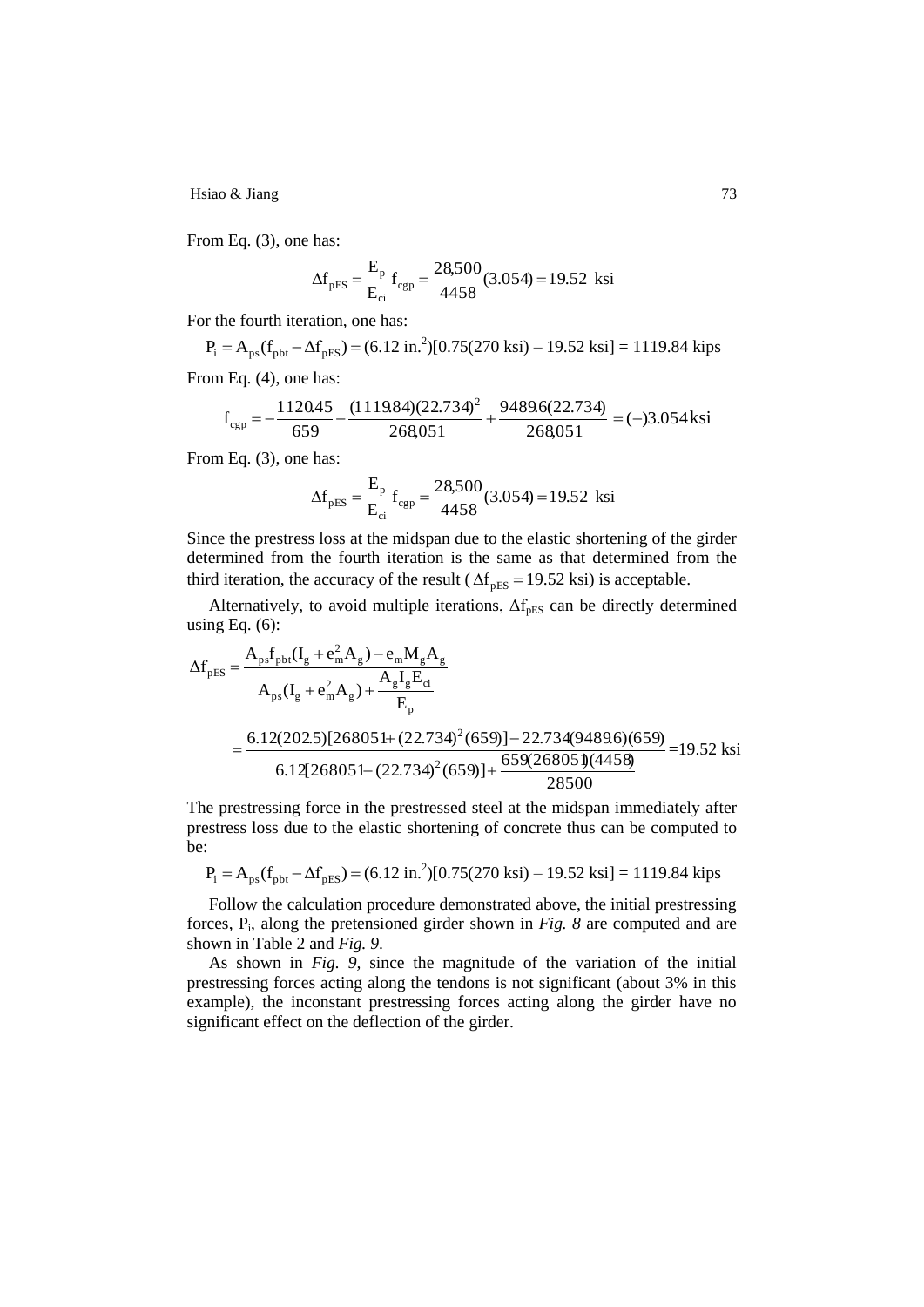| $x$ (the distance of | e (the vertical | $M_g$ (the moment | $\Delta f_{\text{pES}}$ (prestress | $P_i$ (the initial |
|----------------------|-----------------|-------------------|------------------------------------|--------------------|
| the section          | distance        | due to the weight | loss due to the                    | prestressing       |
| measured from the    | between c.g.s.  | of the girder)    | elastic shortening                 | forces)            |
| left support shown   | and c.g.c.)     | $(kip-in.)$       | of the girder)                     | (kips)             |
| in $Fig. 9$          | (in.)           |                   | (ksi)                              |                    |
| (f <sub>t</sub> )    |                 |                   |                                    |                    |
| $\mathbf{0}$         | 10.734          | $\Omega$          | 14.34                              | 1151.57            |
| $\overline{4}$       | 12.234          | 1515.7            | 14.80                              | 1148.71            |
| 8                    | 13.734          | 2899.6            | 15.32                              | 1145.56            |
| 12                   | 15.234          | 4151.7            | 15.89                              | 1142.04            |
| 16                   | 16.734          | 5272.0            | 16.54                              | 1138.09            |
| 20                   | 18.234          | 6260.5            | 17.26                              | 1133.64            |
| 24                   | 19.734          | 7117.2            | 18.08                              | 1128.64            |
| 28                   | 21.234          | 7842.1            | 19.00                              | 1123.02            |
| 32                   | 22.734          | 8435.2            | 20.03                              | 1116.74            |
| 36                   | 22.734          | 8896.5            | 19.81                              | 1118.09            |
| 40                   | 22.734          | 9226.0            | 19.65                              | 1119.06            |
| 44                   | 22.734          | 9423.7            | 19.55                              | 1119.63            |
| 48                   | 22.734          | 9489.6            | 19.52                              | 1119.84            |

*Table 2.* The initial prestressing forces acting along the pretensioned girder



*Figure 9.* Various prestressing forces acting along the girder immediately after prestress loss due to the elastic shortening of concrete

## **5.4 Compute the camber of the girder immediately after prestress loss due to the elastic shortening of the girder**

Five different approaches for the computation of the camber of the girder immediately after prestress loss due to the elastic shortening of the girder are presented in this paper: (I) the equivalent load method using the traditional hand-calculated approach and gross section properties neglecting prestressed steel, (II) the equivalent load method using the finite element analysis approach and gross section properties neglecting prestressed steel, (III) the combined equivalent load and P-δ effect method using gross section properties neglecting prestressed steel and the finite element analysis approach accounting for geometric nonlinearity, (IV) the equivalent load method using the finite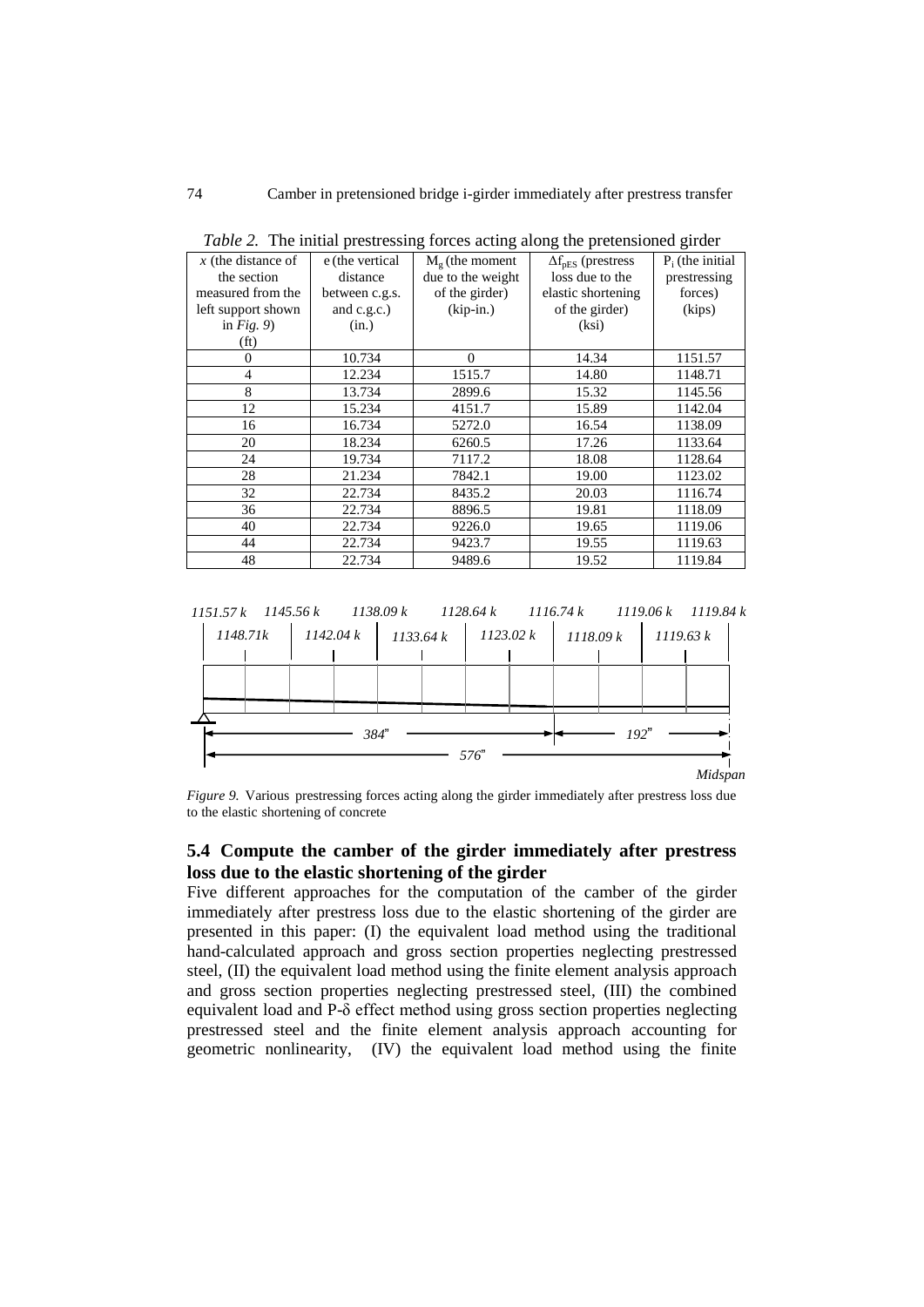element analysis approach and section properties accounting for prestressed steel, and (V) the thermal effects method using the finite element analysis approach and section properties accounting for prestressed steel.

(I) The equivalent load method using the traditional hand-calculated approach and gross section properties neglecting prestressed steel:

Referring to *Figs.* 2, 6, & 7, one has  $e = 54 - 26.366 - 4 = 23.634$  in. and  $P_s = P_i$  $= 1119.84(28/40) = 783.89$  kips. The midspan camber due to prestressing of the straight strands thus can be computed using Eq. (1):

$$
\Delta = \frac{(96 \times 12)^2}{8(4458)(26805 \text{ J})} (783.89 \times 23.634) = 2.572 \text{ in. } \uparrow \text{ (upward)}
$$

Furthermore, referring to *Figs.* 3, 6, & 7, one has  $e_1 = 47 - 7 = 40$  in.,  $e_2 = (54 26.366$ ) – 47 = (–)19.366 in., a = 384 in. and P<sub>s</sub> = P<sub>i</sub> = 1119.84(12/40) = 335.95 kips. The midspan camber due to prestressing of the harped strands thus can be computed using Eq. (2):

$$
\Delta = \frac{335.95(40)}{24(4458)(\mathbf{28051})} [3(1152)^2 - 4(384)^2] + \frac{(1152)^2}{8(4458)(2\mathbf{8051})} (335.95)(19.366)
$$

 $= 1.589 - 0.903 = 0.686$  in.  $\uparrow$  (upward)

The total midspan camber due to prestressing of the straight and the harped strands thus is:

 $\Delta = 2.572 + 0.686 = 3.258$  in.  $\uparrow$  (upward)

The above computation procedure can be abbreviated using the combined straight and harped strands profile, as shown in *Fig. 8*. Referring to *Figs. 3, 6, & 8*, one has  $e_1 = 16.9 - 4.9 = 12$  in.,  $e_2 = (54 - 26.366) - 16.9 = 10.734$  in., a = 384 in., and  $P_s = P_i = 1119.84$  kips. The midspan camber due to prestressing of the combined straight and harped strands thus can be computed using Eq. (2):

$$
\Delta = \frac{(1119.84)(2)}{24(4458)(28051)}[3(1152)^2 - 4(384)^2] + \frac{(1152)^2}{8(4458)(28051)}(1119.84)(0.734)
$$

 $= 1.589 + 1.669 = 3.258$  in.  $\uparrow$  (upward)

The midspan deflection due to the self-weight of the girder can be computed using Eq. (9) [6]:

$$
\Delta = \frac{5}{384} \left( \frac{\text{wL}^4}{\text{EI}} \right) \tag{9}
$$

where: w is the self-weight per unit length of the girder.

The self-weight per unit length of the girder can be computed to be  $w =$  $(0.15 \text{ kips/ft}^3)$   $[(659/144) \text{ ft}^3] = 0.6864 \text{ kips/ft}$ . From Eq. (9), one has: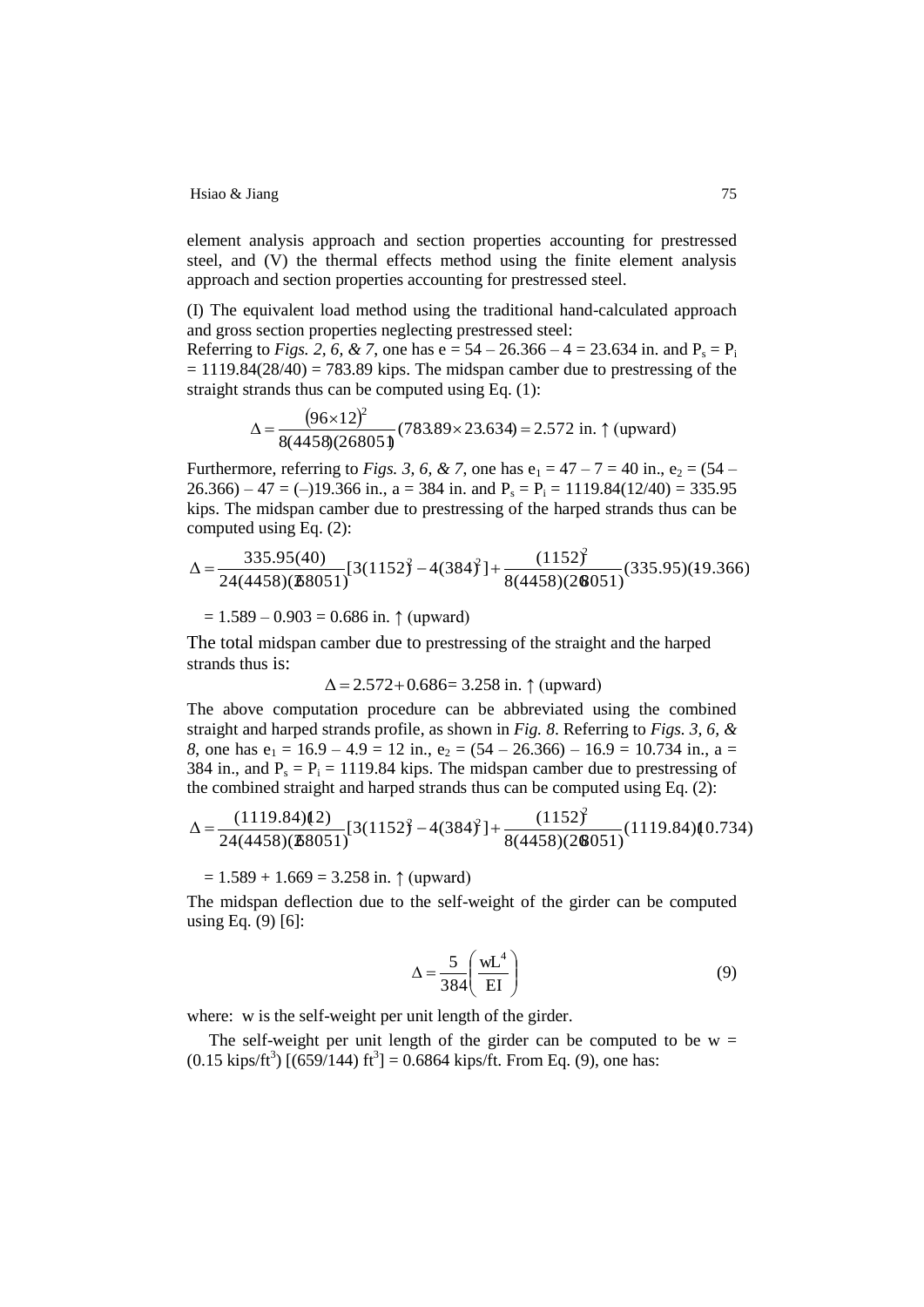$$
\Delta = \frac{5}{384} \left[ \frac{(0.6864)(96)^4 (12)^3}{(4458)(26805)} \right] = 1.098 \text{ in. } \downarrow \text{ (downward)}
$$

Therefore, the net midspan camber (upward deflection) can be computed to be:

 $\Delta = 3.258 - 1.098 = 2.160$  in.  $\uparrow$  (upward)

(II) The equivalent load method using the finite element analysis approach and gross section properties neglecting prestressed steel:

Referring to *Figs.*  $3(a)$  & 8, one has tan  $\theta = (16.9-4.9)/(32 \times 12)$ ; from which,  $θ = 1.7899°$ . Therefore, P<sub>i</sub> cos θ = 1119.84 kips × cos 1.7899° = 1119.29 kips and  $P_i \sin \theta = 1119.84$  kips  $\times \sin 1.7899^\circ = 34.98$  kips. The equivalent loads (produced by the pretensioned steel) and the loaded locations are shown in *Fig. 10(a)*. The self-weight of the girder is shown in *Fig. 10(b)*. Note that the c.g.c line is the assumed location at which the self-weight of the girder is applied.



*Figure 10.* Equivalent loads (produced by pretensioned steel) and the self-weight of the girder

Based on *Fig. 10*, a computer model composed of numerous 3-D solid elements for the girder cross section was constructed (shown in *Fig. 11*) for the finite element analysis using the NISA/DISPLAY software [10]. Note that the cross section of the girder shown in *Fig. 11* incorporates the elevations of 16.9 in. (the elevation to be loaded by the equivalent load produced by the prestressed steel at the end of the girder), 4.9 in. (the elevation to be loaded by the equivalent load produced by the prestressed steel at the harp point of the c.g.s. line), and 27.6 in. (the elevation of the c.g.c. line of the girder to be loaded by the selfweight of the girder).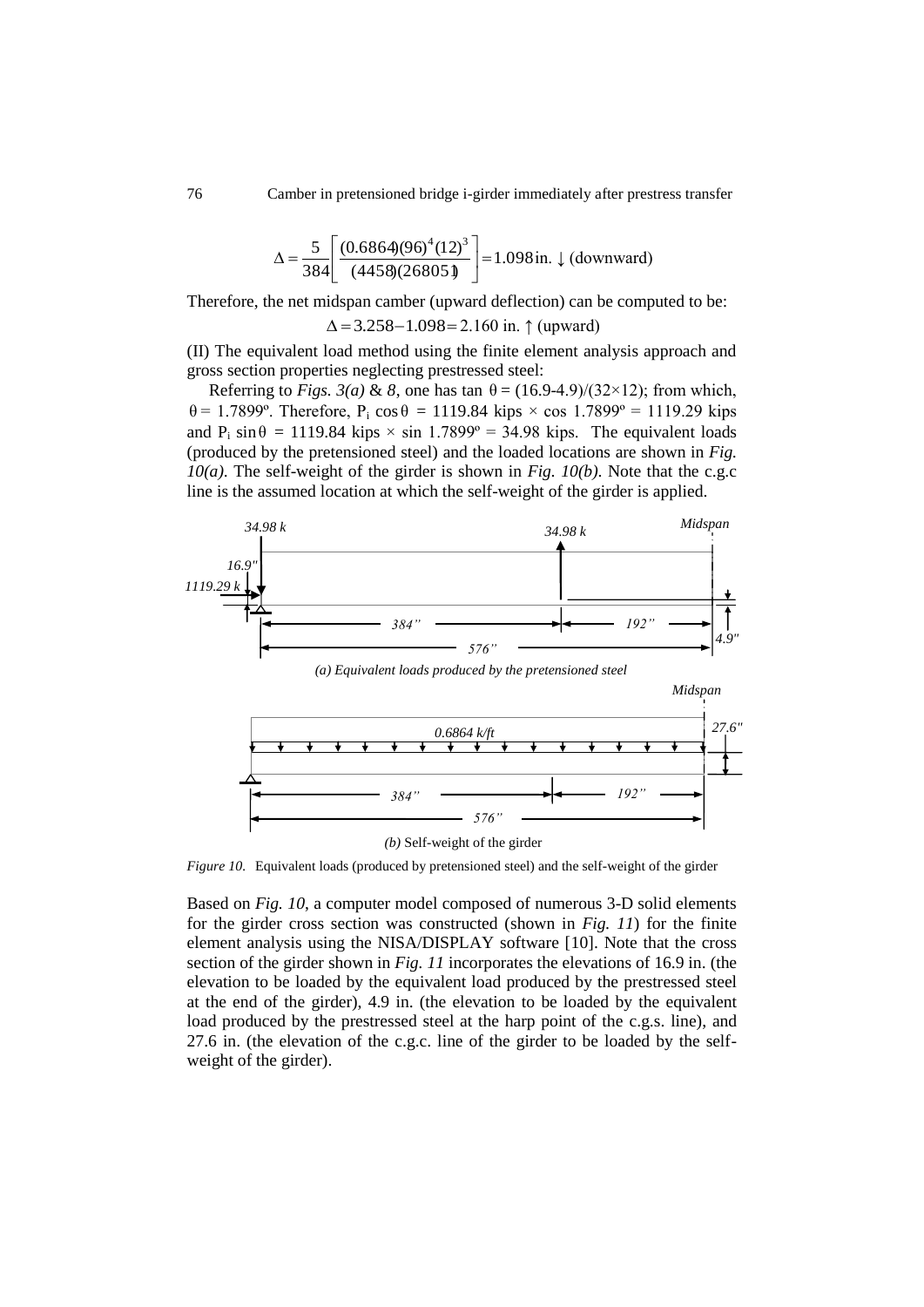

*Figure 11.* Computer model of the cross section of the girder neglecting prestressed steel



*Figure 12.* Camber due to the prestressing force immediately after prestress transfer, computed using first-order elastic finite element analysis

From the finite element analysis using the equivalent loads produced by the pretensioned steel shown in *Fig. 10(a)*, the camber at the midspan of the girder due to the prestressing force immediately after prestress transfer was found to be 3.272 in., as shown in *Fig. 12*. Also, from the finite element analysis using the load shown in *Fig. 10(b),* the downward deflection at the midspan of the girder due to the self-weight of the girder was found to be 1.116 in., as shown in *Fig. 13*.

Y - DISPLACEMENT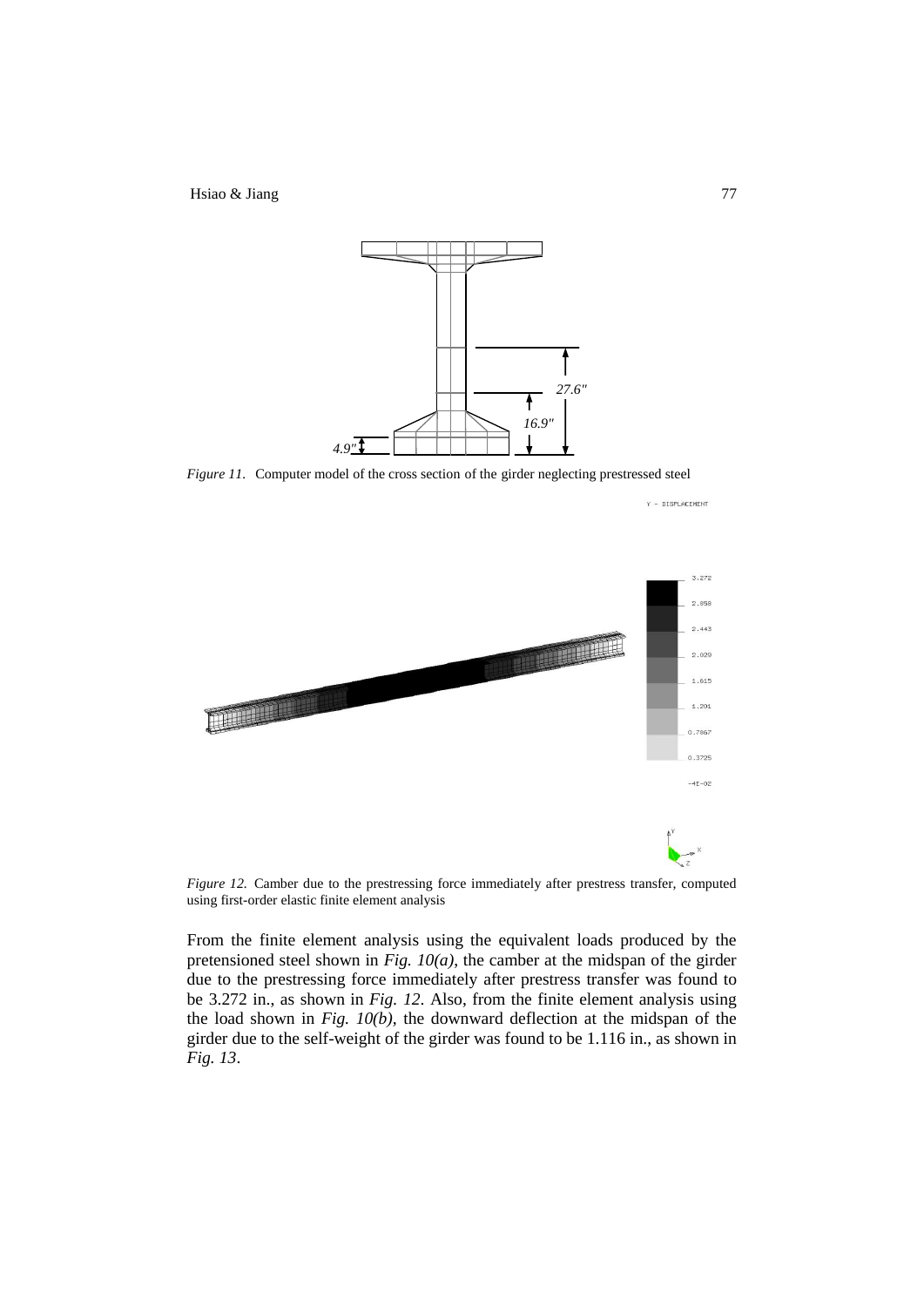

*Figure 13.* Downward deflection due to the self-weight of the girder, computed using first-order elastic finite element analysis

From *Figs. 12 & 13*, the net midspan camber can be computed to be:

 $\Delta = 3.272 - 1.116 = 2.156$  in.  $\uparrow$  (upward)

Alternatively, the camber at the midspan of the girder due to the combined equivalent loads (produced by the pretensioned steel) and the self-weight of the girder shown in *Fig. 14* was found to be 2.155 in. ( $\approx$  2.156 in. as computed above), as shown in *Fig. 15*.



*Figure 14.* Equivalent loads (produced by pretensioned steel) in combination with the self-weight of the girder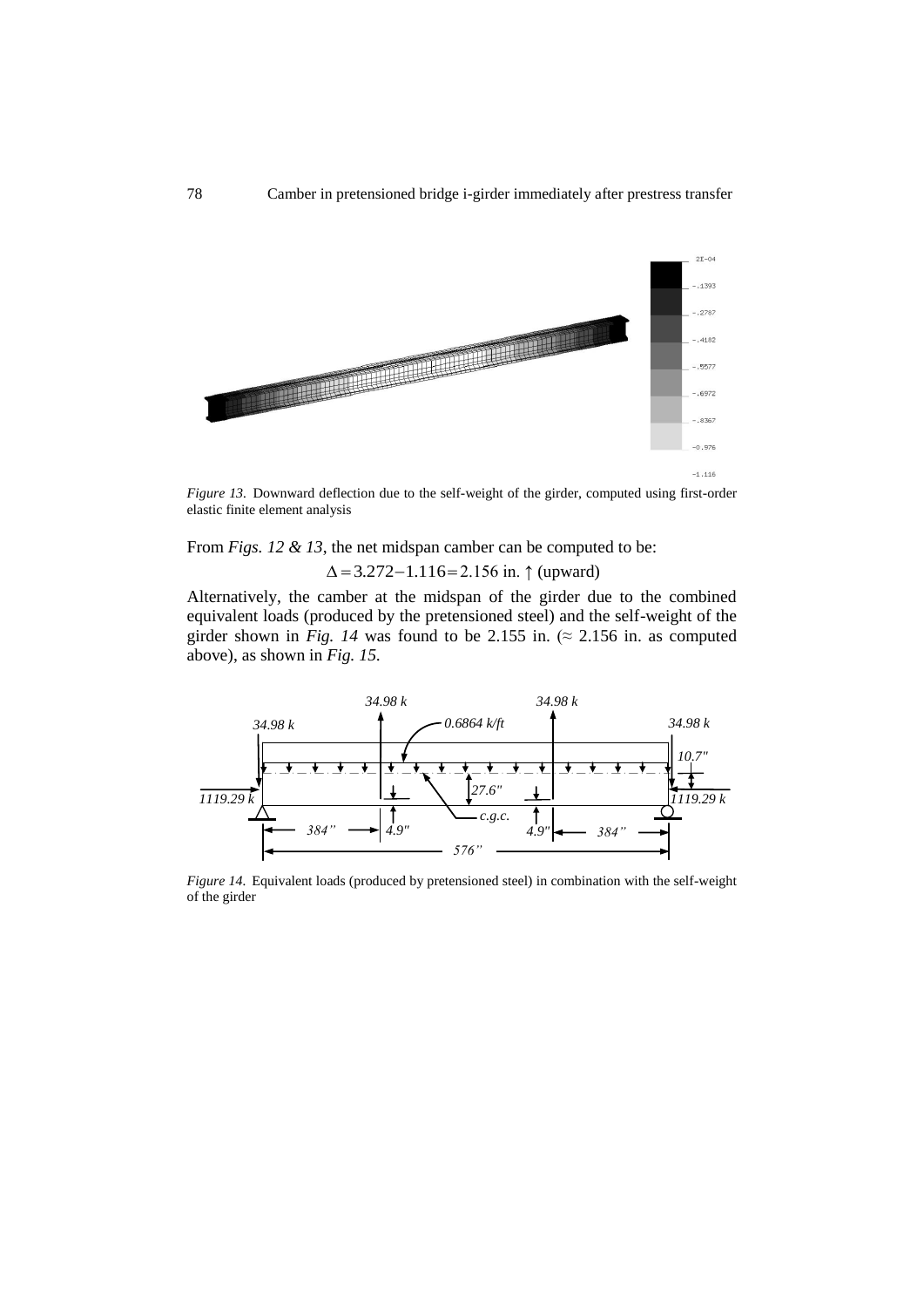

*Figure 15.* Camber due to equivalent loads (produced by pretensioned steel) in combination with the self-weight of the girder, computed using first-order elastic finite element analysis

(III) The combined equivalent load and P-δ effect method using gross section properties neglecting prestressed steel and the finite element analysis approach accounting for geometric nonlinearity:

Referring to *Fig. 16*, the deflection δ at the midspan of the structural element causes additional deflection  $y_{p-\delta}$  due to the axial force (P) acting at the position that has been displaced by an amount δ. This is the so-called P-δ effect, that is, the additional deflection  $y_{p-\delta}$  at the midspan of the element is the portion of the deflection caused by the secondary bending moment due to the P-δ effect.



*Figure 16.* P-δ effect on the deflection of a structural element subject to an axial force

From the Camber Computation Approach (II), the camber δ (shown in *Fig. 16*) was found be to be 2.155 in. for this girder (shown in *Fig. 15*) using the firstorder elastic finite element analysis. Since the additional deflection  $y_{p-\delta}$  at the midspan of the girder can only be determined using the second-order elastic analysis, a nonlinear static finite element analysis accounting for geometric nonlinearity was conducted in order to carry out the second-order elastic analysis. A pseudo time of 100 has been used for the time span, which is equivalent to load increments or steps (from zero to that shown in *Fig. 14*) for the geometric nonlinear static finite element analysis. The final camber (at the time step  $= 100$ ) of the girder due to the self-weight of the girder and the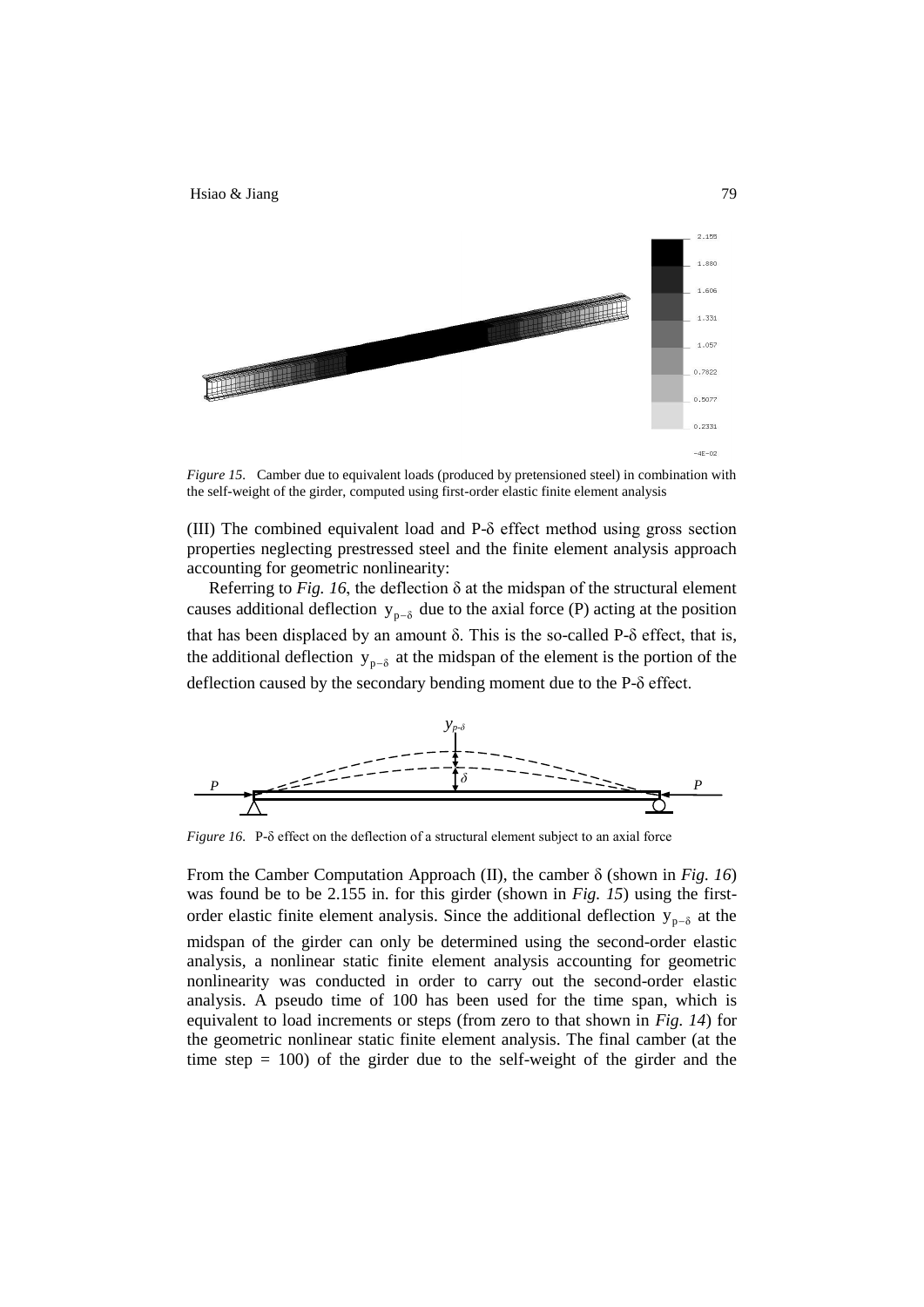Y - DISPLACEMENT

prestressing force immediately after prestress transfer using the finite element analysis accounting for geometric nonlinearity (P-δ effect) was found to be 2.462 in., as shown in *Fig. 17*. Therefore, the additional deflection  $y_{p-\delta}$  at the midspan of the girder, as shown in *Fig. 16*, due to P-δ effect can be computed to be:

$$
y_{p-\delta} = 2.462 - 2.155 = 0.307
$$
 in.  $\uparrow$  (upward)



*Figure 17.* Camber due to equivalent loads (produced by pretensioned steel) in combination with the self-weight of the girder, computed using the finite element analysis accounting for geometric nonlinearity (P-δ effect)

(IV) The equivalent load method using the finite element analysis approach and section properties accounting for prestressed steel:

Based on the longitudinal strand profile, a computer model composed of numerous 3-D solid elements for the girder cross section was constructed, as shown in *Fig. 18*, for the finite element analysis. Note that the cross section of the girder shown in *Fig. 18* incorporates the elevations of 16.9 in. (the elevation to be loaded by the equivalent load produced by the prestressed steel at the end of the girder), 4.9 in. (the elevation to be loaded by the equivalent load produced by the prestressed steel at the harp point of the c.g.s. line), and 27.6 in. (the elevation of the c.g.c. line of the girder to be loaded by the self-weight of the girder).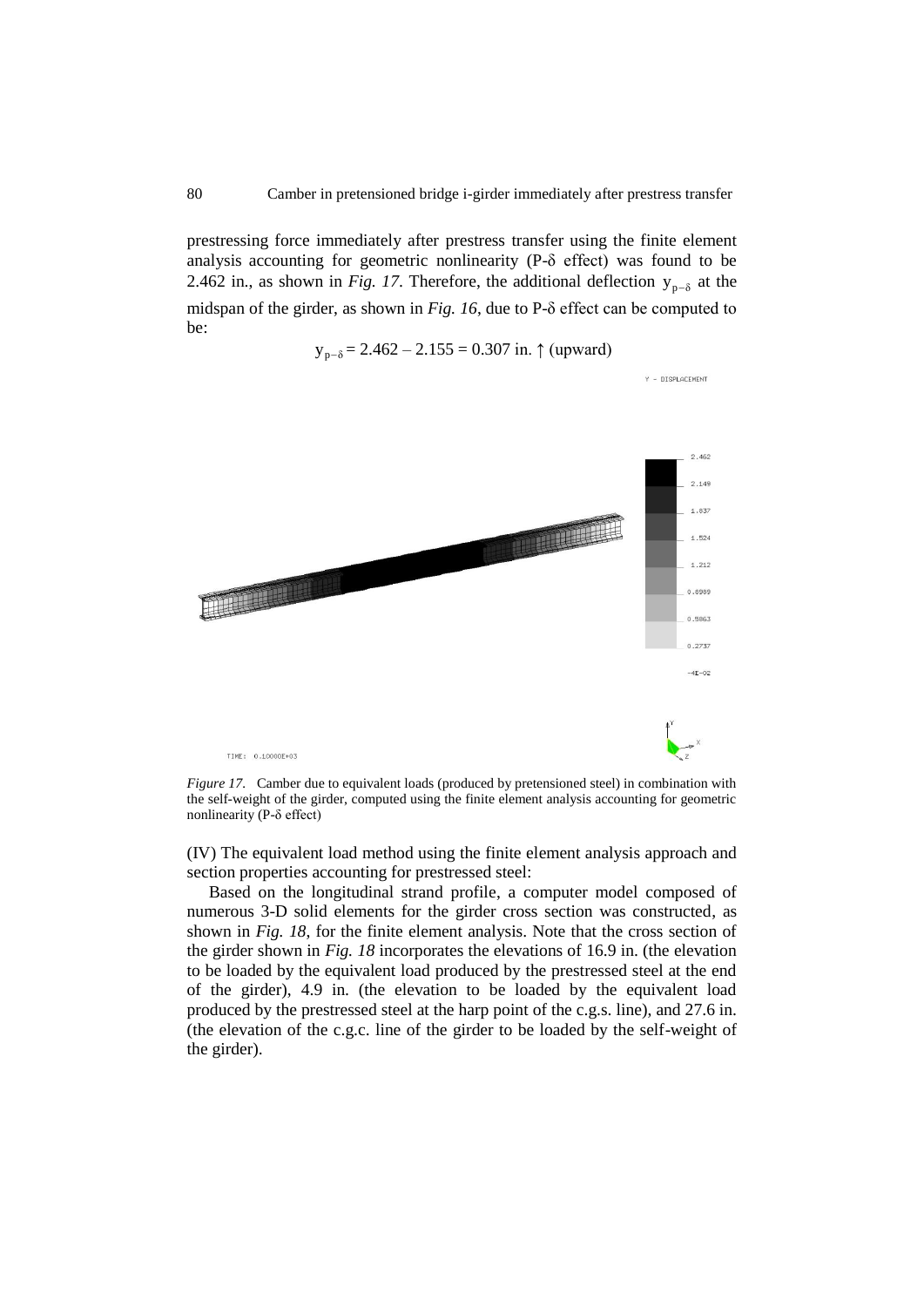

*Figure 18.* Computer model of the girder cross section accounting for prestressed steel

From the finite element analysis using equivalent loads produced by the pretensioned steel shown in *Fig. 10(a)*, the camber at the midspan of the girder due to the prestressing force immediately after transfer was found to be 2.945 in., as shown in *Fig. 19*. Also, from the finite element analysis using the load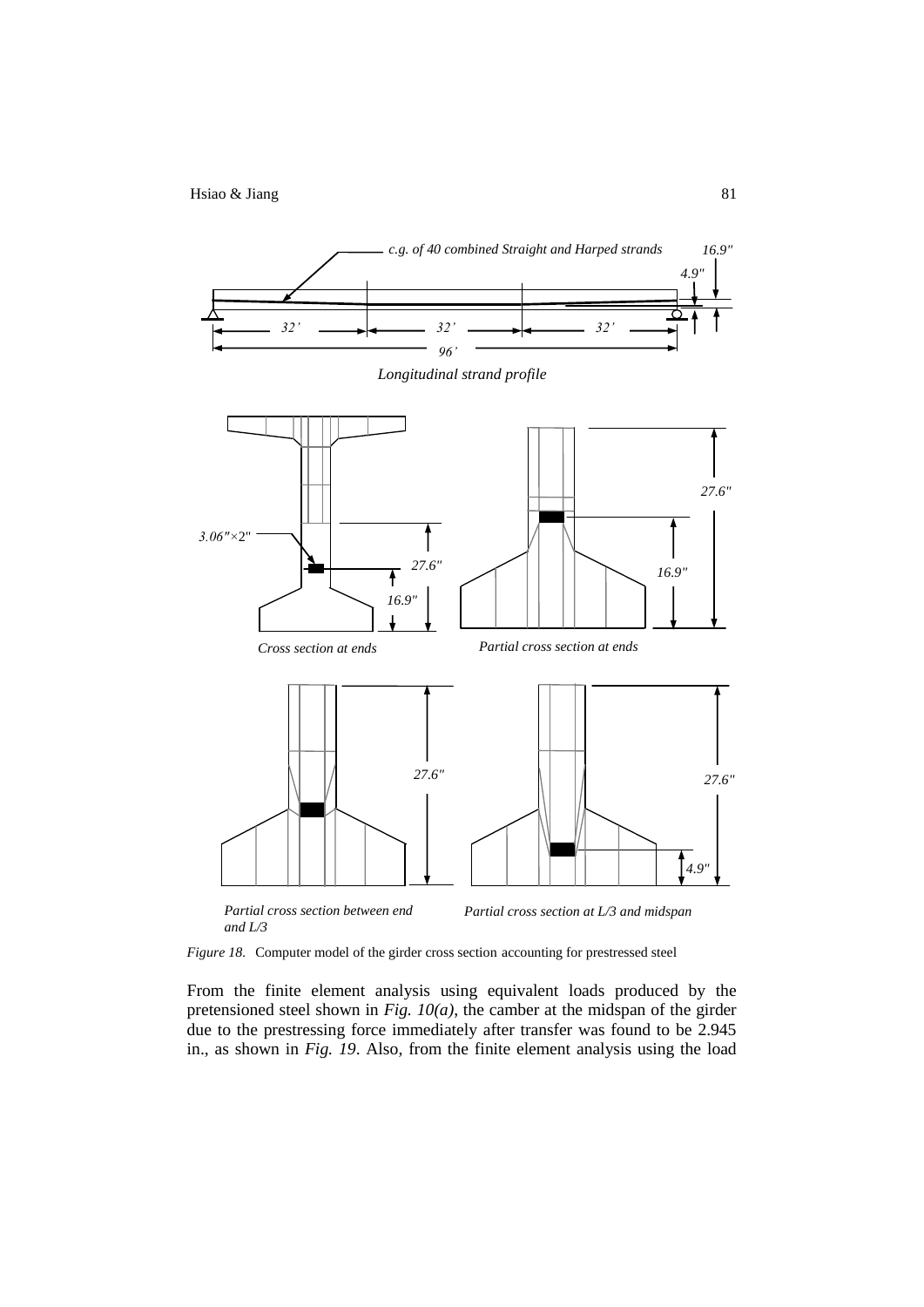shown in *Fig. 10(b),* the downward deflection at the midspan of the girder due to the self-weight of the girder was found to be 1.051 in., as shown in *Fig. 20*. From *Figs. 19 & 20*, the net midspan camber can be computed to be:

## $\Delta = 2.945 - 1.051 = 1.894$  in. ↑ (upward)



*Figure 19.* Camber of the girder (with its cross section property accounting for prestressed steel) due to the prestressing force immediately after prestress transfer



 $-1.051$ 

*Figure 20.* Downward deflection of the girder (with its cross section property accounting for prestressed steel) due to the self-weight of the girder

(V) The thermal effects method using the finite element analysis approach and section properties accounting for prestressed steel:

The theory of "thermal effects on steel" is utilized in this approach to simulate prestressing forces in tendons. Since the change in unit stress in prestressed steel is the product of "ε" and "Δt" (where ε is the thermal expansion coefficient of prestressed steel and  $\Delta t$  is the change in temperature of prestressed steel), the expected prestressing force  $(P_i = 1119.84 \text{ kips})$  can be simulated using a random thermal expansion coefficient of prestressed steel  $\epsilon = 6.5 \times 10^{-6}$  1/°F) multiplied by a corresponding temperature change of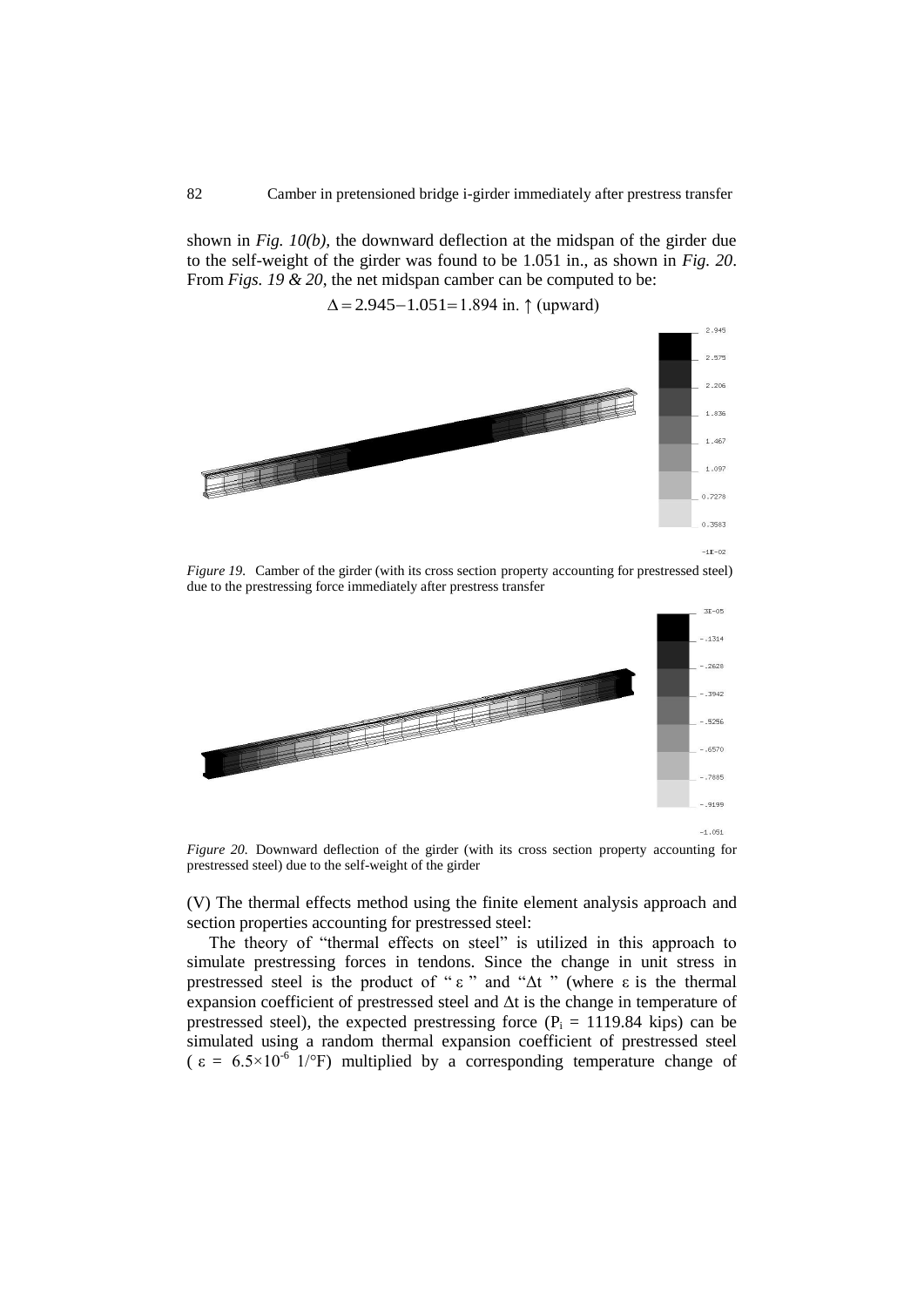prestressed steel ( $\Delta t = 987.75$  °F). Therefore, from Eq. (8), one has:  $P_i = 1119.84 \text{ kips} = A_{ps}E_p\epsilon(\Delta t) = (6.12 \text{ in}^2)(28500 \text{ ksi})(6.5 \times 10^{-6} \text{ 1} / ^{\circ} \text{F})(987.75$ °F). A finite element analysis was carried out using the thermal effects method and the camber of the girder due to the thermal effect on the simulated prestressing force is shown in *Fig. 21*.



*Figure 21.* Camber of the girder (with its cross section property accounting for prestressed steel) computed using the thermal effects method

#### **5.5 Summary of the results**

The deflections at the midspan of the girder due to the prestressing force immediately after prestress transfer and the self-weight of the girder computed using various approaches (Approaches I through V) are summarized in Table 3.

| approach | deflection due to prestressing | deflection due to self-weight | final deflection     |
|----------|--------------------------------|-------------------------------|----------------------|
|          | force                          |                               |                      |
|          | 3.258 in. $\uparrow$           | 1.098 in. $\downarrow$        | 2.160 in. $\uparrow$ |
|          | 3.272 in. $\uparrow$           | $1.116$ in. $\downarrow$      | 2.156 in. $\uparrow$ |
| Ш        | not applicable                 | not applicable                | 2.462 in. $\uparrow$ |
| IV       | 2.945 in. $\uparrow$           | $1.051$ in. $\downarrow$      | 1.894 in. 1          |
|          | 2.938 in. $\uparrow$           | $1.051$ in. $\downarrow$      | 1.887 in. 1          |

*Table 3.* The deflection at the midspan of the girder due to the prestressing force immediately after transfer and the self-weight of the girder

As shown in Table 3, Approach II can be used to validate the results obtained from Approach I; also, Approach V can be used to validate the results obtained from Approach IV.

## **6 CONCLUSIONS**

Five different approaches for the computation of the camber in a pretensioned girder immediately after prestress loss due to the elastic shortening of the girder